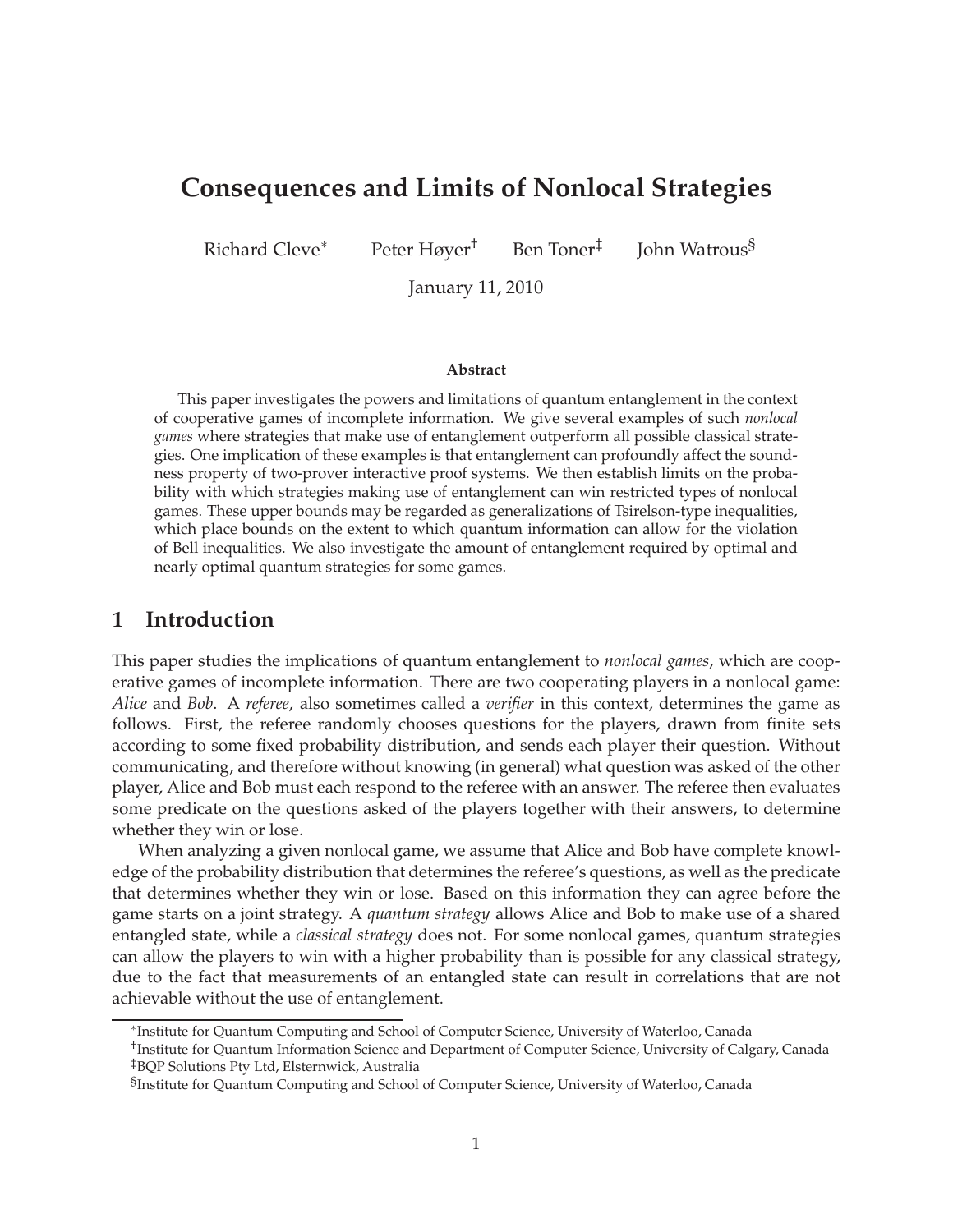Nonlocal games are natural abstractions of multi-prover interactive proof systems (consisting of a single round of interaction with two provers), and have previously been considered in this context in purely classical terms [\[19,](#page-22-0) [13,](#page-22-1) [45\]](#page-24-0). They also provide a natural setting in which the quantum-physical notion of *nonlocality* can be cast. In quantum information theory, a *Bell inequality* is analogous to an upper bound on the probability with which Alice and Bob can win a nonlocal game using a classical strategy, and a *violation* of a Bell inequality is analogous to the situation in which a quantum strategy wins a particular nonlocal game with a higher probability than is possible for any classical strategy. *Tsirelson-type inequalities* are bounds on the amount by which quantum information can allow for the violation of Bell inequalities, and therefore are analogous to upper bounds on the probabilities with which nonlocal games can be won using quantum strategies.

We will begin our study of nonlocal games in Section [2,](#page-2-0) where we give precise definitions of nonlocal games and the classical and quantum values of these games. These values represent the optimal probabilities with which Alice and Bob can win the games using classical and quantum strategies, respectively.

Then, in Section [3,](#page-4-0) we present four examples of nonlocal games for which quantum strategies outperform classical strategies, including nonlocal games for which there exist *perfect* quantum strategies (meaning that the strategies win with probability one), but for which there do not exist perfect classical strategies. These examples are not new, but for the most part have been presented in the theoretical physics literature as hypothetical thought experiments, and their connections with nonlocal games and multi-prover interactive proofs are obscure. The simplicity of some of our presentations may help to elucidate some of the features of nonlocality.

Next, in Section [4,](#page-8-0) we discuss the implications of quantum strategies for nonlocal games to the study of multi-prover interactive proof systems. In particular, we exhibit two natural examples of two-prover interactive proof systems that are classically sound, but become unsound when the provers may employ quantum strategies.

Finally, in Section [5,](#page-10-0) we provide the beginnings of a systematic understanding of the limits of nonlocal strategies for two restricted classes of games: *binary games* and *XOR games*. Binary games are nonlocal games in which Alice and Bob each respond with a single bit, and XOR games are binary games for which the referee's predicate that determines whether Alice and Bob win or lose depends only on the parity (or exclusive-OR) of their answer bits. The results proved in this section include generalizations of Tsirelson's inequality. We also prove upper bounds on the amount of entanglement needed to play XOR games optimally or nearly optimally.

#### **Remark on a previous version of this paper**

A preliminary version of this paper appeared at the *IEEE Conference on Computational Complexity* in 2004, and was posted to the arXiv.org e-print server in April of 2004. This preliminary version contains an error: one of the technical lemmas (numbered Lemma 5.4 in the proceedings version and Lemma 5.5 in the arXiv.org version) is false. The present version corrects this mistake, which requires a new proof of Theorem [3](#page-12-0) below.

Aside from this correction, the present version of this paper is similar to the preliminary version. While some revisions to the writing, notation, and organization of the paper have been made, and a few other minor points have been added, there is (for the most part) no discussion of newer work that was done subsequent to the writing of the preliminary version. (Readers interested in further developments on nonlocal games may, for instance, consult [\[17,](#page-22-2) [29,](#page-23-0) [32,](#page-23-1) [33\]](#page-23-2).)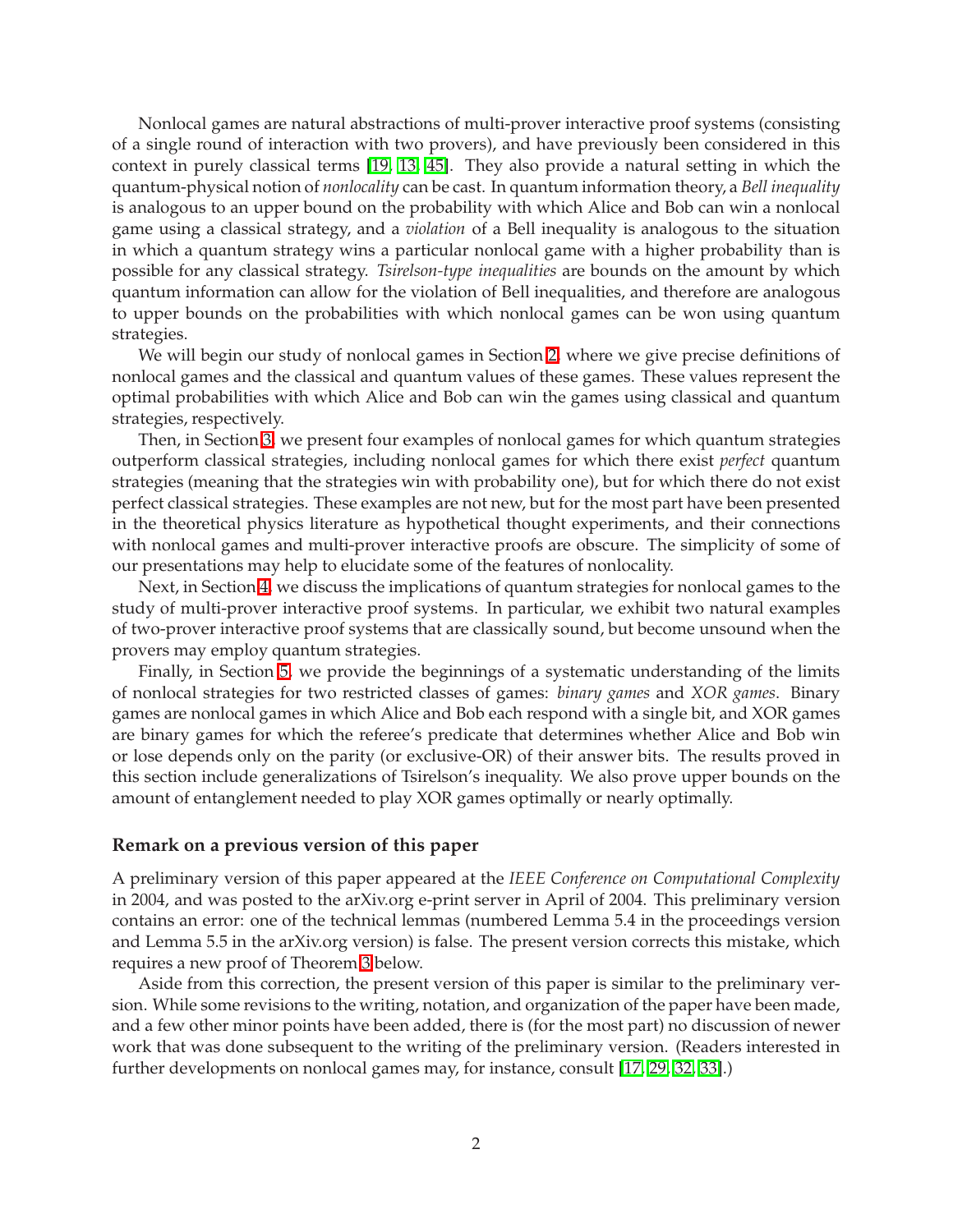

Figure 1: The communication structure of a nonlocal game.

# <span id="page-2-0"></span>**2 Definitions**

### **Nonlocal games**

Let  $\pi$  be a probability distribution on  $S \times T$ , and let *V* be a predicate on  $S \times T \times A \times B$ , for finite, non-empty sets *S*, *T*, *A*, and *B*. Then *V* and  $\pi$  define a *nonlocal* game  $G = G(V, \pi)$  as follows. A pair of questions  $(s, t) \in S \times T$  is randomly chosen according to the distribution  $\pi$ , and *s* is sent to Alice and *t* is sent to Bob. Alice must respond with an answer  $a \in A$  and Bob with an answer  $b \in B$ . Alice and Bob are not permitted to communicate after receiving *s* and *t*, but they may agree on whatever sort of strategy they like prior to receiving their questions. They *win* if *V* evaluates to 1 on  $(s, t, a, b)$  and *lose* otherwise. To stress the fact that  $(a, b)$  is correct or incorrect given questions  $(s, t)$  we will denote the value of the predicate *V* on  $(s, t, a, b)$  as  $V(a, b | s, t)$ .

### **Classical strategies and classical values of nonlocal games**

The *classical value* of a game *G* is the maximum probability with which Alice and Bob can win *G*, ranging over all purely classical strategies. The classical value of a game *G* will be denoted  $\omega_c(G)$ . A *deterministic* strategy is a restricted type of classical strategy in which *a* and *b* are simply functions of *s* and *t*, respectively. The classical value of a game is always obtained by some deterministic strategy given that any probabilistic strategy can be expressed as a convex combination of deterministic strategies. In other words, it holds that

$$
\omega_c(G(V,\pi)) = \max_{a,b} \sum_{s,t} \pi(s,t) V(a(s),b(t) \mid s,t),
$$

where the maximum is over all functions  $a: S \rightarrow A$  and  $b: T \rightarrow B$ .

### **Quantum strategies and quantum values of nonlocal games**

We will assume for this discussion and throughout the rest of the paper that the reader is familiar with the basics of quantum information, which is discussed (for instance) in the books [\[43\]](#page-24-1), [\[35\]](#page-23-3), and [\[31\]](#page-23-4).

A quantum strategy for a game *G* consists of an initial bipartite state  $|\psi\rangle$  shared by Alice and Bob, a quantum measurement for Alice for each  $s \in S$ , and a quantum measurement for Bob for each  $t \in T$ . On input  $(s, t)$ , Alice performs her measurement corresponding to *s* on her portion of |*ψ*i, yielding an outcome *a*. Similarly, Bob performs his measurement corresponding to *t* on his portion of  $|\psi\rangle$ , yielding outcome *b*. The results *a* and *b* are sent back to the referee.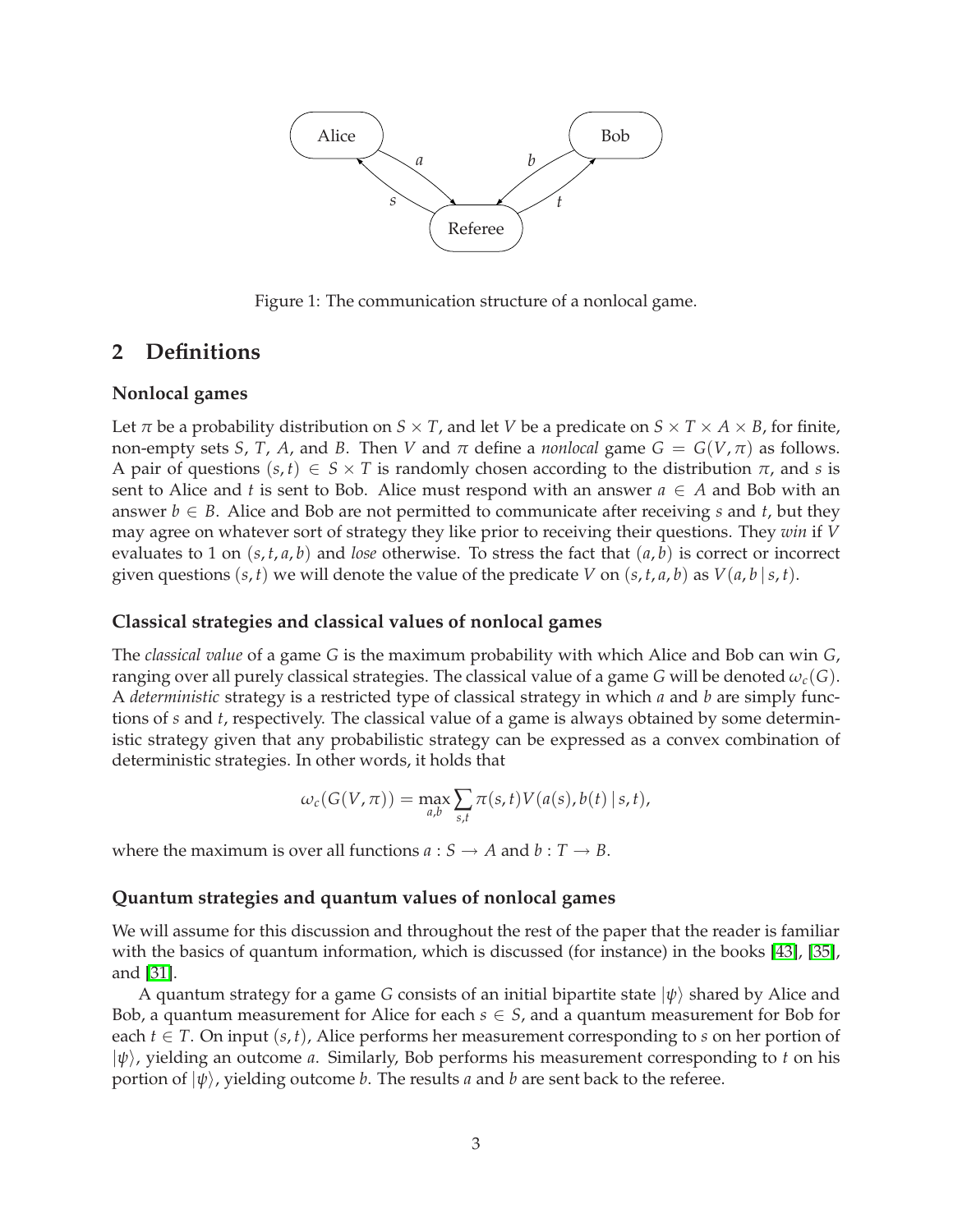In more descriptive mathematical terms, a quantum strategy is determined by the following items.

- 1. A positive integer *n* and a unit vector  $|\psi\rangle \in A \otimes B$ , for A and B isomorphic copies of the vector space  $\mathbb{C}^n$ . The space A represents Alice's part of  $|\psi\rangle$  and the space B represents Bob's part.
- 2. Two collections of positive semidefinite  $n \times n$  matrices

$$
\left\{X_s^a : s \in S, a \in A\right\} \quad \text{and} \quad \left\{Y_t^b : t \in T, b \in B\right\}
$$

satisfying

$$
\sum_{a \in A} X_s^a = \mathbb{1} \quad \text{and} \quad \sum_{b \in B} Y_t^b = \mathbb{1}
$$

for every choice of  $s \in S$  and  $t \in T$ , where 1 denotes the  $n \times n$  identity matrix. For each  $s \in S$ , the collection  $\{X_s^a : a \in A\}$  describes the measurement performed by Alice on her part of  $|\psi\rangle$  when she receives the question *s*. Likewise, for each  $t \in T$ , the collection  $\{Y_t^b : b \in B\}$ describes Bob's measurement given the question *t*.

Given a question  $s \in S$  for Alice and a question  $t \in T$  for Bob, such a strategy causes Alice to answer with  $a \in A$  and Bob to answer with  $b \in B$  with probability  $\langle \psi | X_s^a \otimes Y_t^b | \psi \rangle$ . The probability that Alice and Bob win the game *G* using such a strategy is therefore given by

$$
\sum_{(s,t)\in S\times T}\pi(s,t)\sum_{(a,b)\in A\times B}\langle\psi|X_s^a\otimes Y_t^b|\psi\rangle V(a,b\mid s,t).
$$

The *quantum value* of a game *G*, denoted  $\omega_q(G)$ , is the supremum of the winning probabilities over all quantum strategies of Alice and Bob. It is not known if the quantum value is always achieved by some strategy, due to the fact that the number *n* is not *a priori* bounded. For instance, it has not been ruled out that there could sometimes exist a sequence of strategies requiring increasing values of *n* that win a game *G* with probabilities converging to, but never reaching, its quantum value. (As is shown in [\[40\]](#page-23-5), this phenomenon indeed occurs in an extended form of nonlocal games in which the referee can send, receive, and process quantum information.)

### **Observables**

When we refer to an *observable* in this paper, we are referring to a Hermitian matrix that one associates with a projective measurement whose measurement outcomes are real numbers. More precisely, suppose that we have a measurement described by a collection of projection matrices  ${\{\Pi_1,\ldots,\Pi_k\}}$  for which  ${\Pi_1+\cdots+\Pi_k=1}$ , and suppose further that we associate the outcomes of the measurement with a collection of real numbers  $\{\lambda_1, \ldots, \lambda_k\}$ . Then the observable corresponding to this measurement is given by

$$
A = \sum_{j=1}^{k} \lambda_j \Pi_j.
$$
 (1)

Given such a matrix *A*, one may determine the corresponding projective measurement by computing the spectral decomposition of *A*.

We will primarily use observables when discussing strategies for games that require Alice and Bob to perform two-outcome measurements, especially in the case of *binary games* (which are the main topic of Section [5\)](#page-10-0). In this setting it is convenient to associate real numbers in the set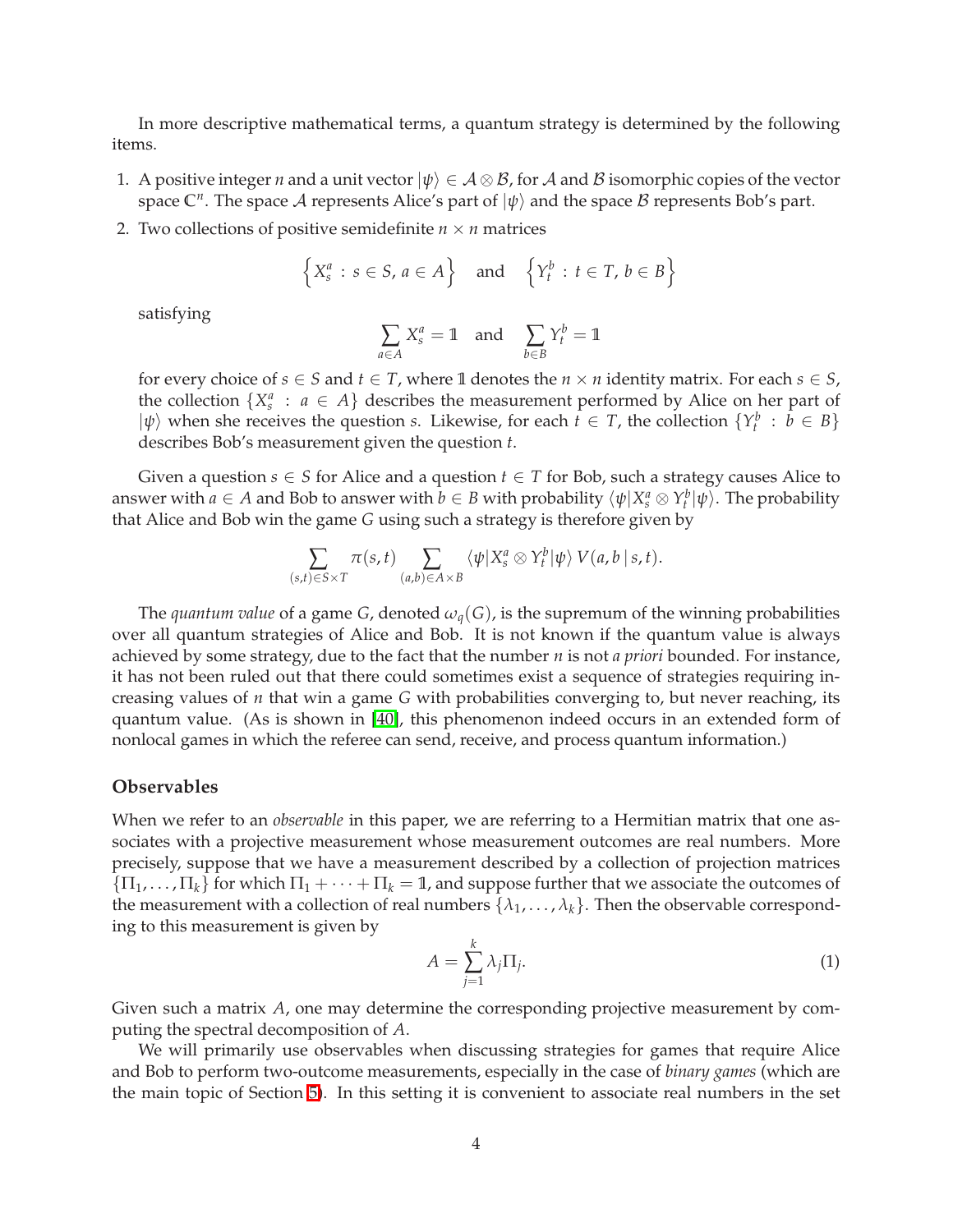$\{+1, -1\}$  with the binary values  $\{0, 1\}$  using the correspondence  $0 \mapsto +1$  and  $1 \mapsto -1$  (as is common when using discrete Fourier analysis of Boolean functions). When using this convention, the observable *A* corresponding to a binary-valued projective measurement  $\{\Pi_0, \Pi_1\}$  is given by  $A = \Pi_0 - \Pi_1.$ 

# <span id="page-4-0"></span>**3 Examples of nonlocal games**

The fact that entanglement can cause non-classical correlations is a familiar idea in quantum physics, introduced in a seminal 1964 paper by Bell [\[5\]](#page-21-0). In the following subsections, we give four examples of this phenomenon.

### **3.1 The CHSH game**

Our first example of a game for which a quantum strategy outperforms any classical strategy is a well-known example based on the *CHSH inequality*, named for its discoverers Clauser, Horne, Shimony, and Holt [\[14\]](#page-22-3). Rephrased in terms of nonlocal games, the example is as follows. Let  $S = T = A = B = \{0, 1\}$ , let  $\pi$  be the uniform distribution on  $S \times T$ , and let *V* be the predicate

$$
V(a, b | s, t) = \begin{cases} 1 & \text{if } a \oplus b = s \land t \\ 0 & \text{otherwise.} \end{cases}
$$

The classical value of the game  $G = G(V, \pi)$  is  $\omega_c(G) = 3/4$ , which is easily verified by considering all deterministic strategies. Using a quantum strategy, however, Alice and Bob can win this game with probability  $\cos^2(\pi/8) \approx 0.85$ . This probability is optimal, so we have  $\omega_q(G)$  =  $\cos^2(\pi/8)$ . A description of a quantum strategy that achieves this probability of success follows, and the fact that it is optimal follows from Tsirelson's Inequality [\[34,](#page-23-6) [47\]](#page-24-2).

First, let the entangled state shared by Alice and Bob be  $|\psi\rangle = (|00\rangle + |11\rangle)/\sqrt{2}$ , define

$$
|\phi_0(\theta)\rangle = \cos(\theta) |0\rangle + \sin(\theta) |1\rangle,
$$
  

$$
|\phi_1(\theta)\rangle = -\sin(\theta) |0\rangle + \cos(\theta) |1\rangle,
$$

and let Alice and Bob's measurements be given as

$$
X_0^a = |\phi_a(0)\rangle \langle \phi_a(0)|,
$$
  
\n
$$
X_1^a = |\phi_a(\pi/4)\rangle \langle \phi_a(\pi/4)|,
$$
  
\n
$$
Y_0^b = |\phi_b(\pi/8)\rangle \langle \phi_b(\pi/8)|,
$$
  
\n
$$
Y_1^b = |\phi_b(-\pi/8)\rangle \langle \phi_b(-\pi/8)|
$$

for  $a, b \in \{0, 1\}$ . Each of these matrices is a rank-one projection matrix, so the measurements Alice and Bob are making are examples of projective measurements. Given our particular choice of  $|\psi\rangle$ , we have  $\langle \psi | X \otimes Y | \psi \rangle = \frac{1}{2} \text{Tr} (X^T Y)$  for arbitrary matrices *X* and *Y*. Thus, as each of the matrices  $X_s^a$  and  $Y_t^b$  is real and symmetric, the probability that Alice and Bob answer  $(s, t)$  with  $(a, b)$  is  $\frac{1}{2}$  Tr  $(X_s^a Y_t^b)$ . It is now routine to check that in every case, the correct answer is given with probability  $cos^2(\pi/8)$  and the incorrect answer with probability  $sin^2(\pi/8)$ .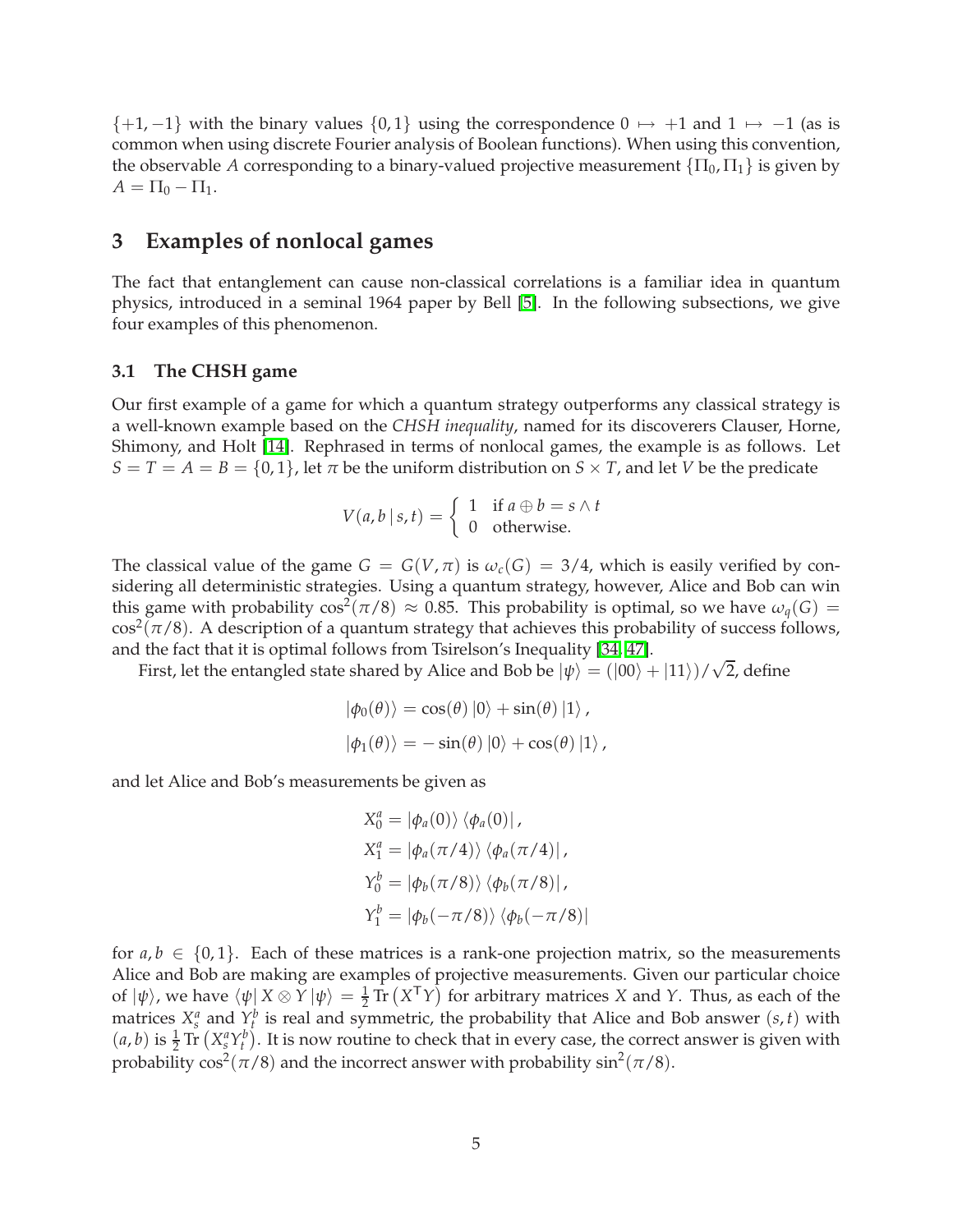### <span id="page-5-0"></span>**3.2 The Odd Cycle game**

For the following game, imagine that Alice and Bob are trying to convince the referee that an odd cycle of length *n* is 2-colorable (which it is not, as *n* is odd). The referee sends the name of a vertex to each of Alice and Bob such that the two vertices are either the same or adjacent. Alice and Bob each send one of two colors back to the referee. The referee's requirement is that, when the vertices are the same, the two colors should agree, and when the vertices are adjacent, the colors should be different.

Formally, let  $n \ge 3$  be an odd integer, let  $S = T = \mathbb{Z}_n$ , and let  $A = B = \{0, 1\}$ . Take  $\pi$  to be the uniform distribution over the set  $\{(s,t) \in \mathbb{Z}_n \times \mathbb{Z}_n : s = t \text{ or } s + 1 \equiv t \pmod{n}\}$  and let *V* be defined as

$$
V(a, b | s, t) = \begin{cases} 1 & \text{if } a \oplus b = [s + 1 \equiv t \pmod{n}] \\ 0 & \text{otherwise.} \end{cases}
$$

(Here we have written  $[s + 1 \equiv t \pmod{n}]$  to denote the Boolean value representing the truth or falsehood of the congruence  $s + 1 \equiv t \pmod{n}$ .) This is a variation on a game based on the *chained Bell inequalities* of Braunstein and Caves [\[10\]](#page-22-4) that generalize the CHSH inequality. It is also discussed by Vaidman [\[49\]](#page-24-3).

It is easy to see that  $\omega_c(G) = 1 - 1/2n$  for this game. Any deterministic strategy must fail for at least one of the possible pairs (*s*, *t*), as an odd cycle cannot be 2-colored, while a strategy achieving success probability  $1 - 1/2n$  is that Alice and Bob let  $a = s \mod 2$  and  $b = t \mod 2$ .

On the other hand, a quantum strategy can attain a success probability quadratically closer to 1. The following quantum strategy [\[10\]](#page-22-4) wins with probability  $\cos^2(\pi/4n) \geq 1 - (\pi/4n)^2$ . The shared state is the same as for the CHSH game:

$$
|\psi\rangle = \frac{1}{\sqrt{2}}(|00\rangle + |11\rangle).
$$

This time we define

$$
X_s^a = |\phi_a(\alpha_s)\rangle \langle \phi_a(\alpha_s)|,
$$
  

$$
Y_t^b = |\phi_b(\beta_t)\rangle \langle \phi_b(\beta_t)|,
$$

where

$$
\alpha_s = \left(\frac{\pi}{2} - \frac{\pi}{2n}\right)s + \frac{\pi}{4n'},
$$
  

$$
\beta_t = \left(\frac{\pi}{2} - \frac{\pi}{2n}\right)t,
$$

and where  $|\phi_0(\theta)\rangle$  and  $|\phi_1(\theta)\rangle$  are as defined for the CHSH game. Given questions  $(s, t)$ , the probability that Alice and Bob answer the same bit may be calculated to be  $\cos^2(\alpha_s - \beta_t)$ , which implies they answer different bits with probability  $\sin^2(\alpha_s - \beta_t)$ . In case  $s = t$  we have

$$
\alpha_s - \beta_t = \frac{\pi}{4n},
$$

so they answer correctly (i.e., with  $a = b$ ) with probability  $\cos^2(\pi/4n)$ . If  $s + 1 \equiv t \pmod{n}$ , on the other hand, we have

$$
\alpha_s-\beta_t=\frac{\pi}{2}-\frac{\pi}{4n},
$$

so they answer correctly (i.e., with  $a \neq b$ ) with probability  $\sin^2(\pi/2 - \pi/4n) = \cos^2(\pi/4n)$ . Therefore this strategy answers correctly with probability  $\cos^2(\pi/4n)$  on every pair of questions. This quantum strategy is optimal, as we shall show in Corollary [9](#page-18-0) later in the paper.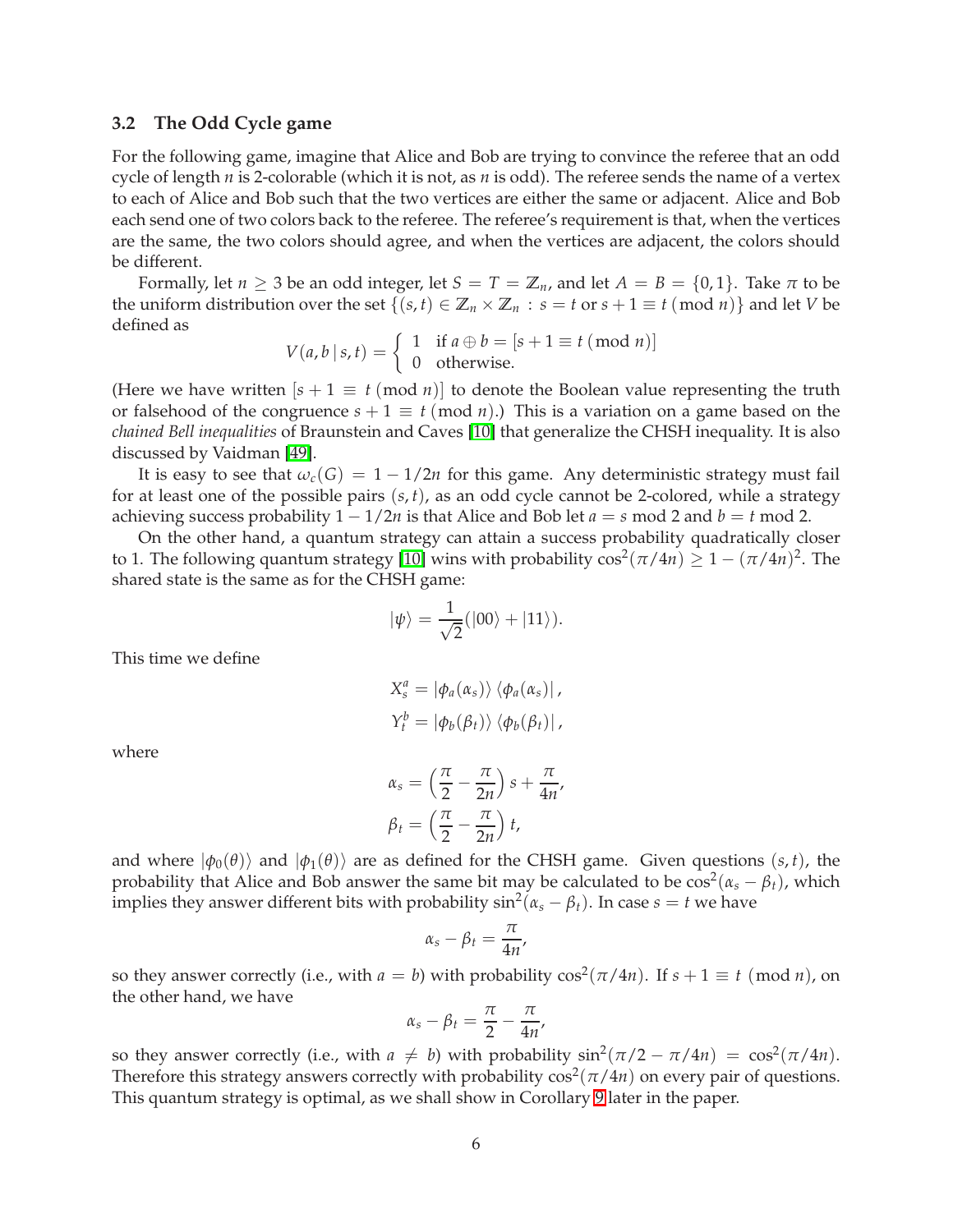### <span id="page-6-0"></span>**3.3 The Magic Square game**

The next game we consider is based on the fact that there does not exist a  $3 \times 3$  binary matrix with the property that each row has even parity and each column has odd parity. It is a slight variation of an example presented by Aravind [\[3\]](#page-21-1), which builds on work by Mermin [\[41,](#page-23-7) [42\]](#page-24-4). The idea is to ask Alice to fill in the values in either a row or a column of the matrix (randomly selected) and to ask Bob to fill in a single entry of the matrix, that is randomly chosen among the three entries given to Alice. The requirement is that the parity conditions are met by Alice's answers (even for rows, odd for columns) and that Bob's answer is consistent with Alice's answers.

Formally, let  $S = \mathbb{Z}_6$  index the six possible questions to Alice (three rows plus three columns) and let  $T = \mathbb{Z}_9$  index the nine possible questions to Bob (one for each entry of the matrix). Let  $A = \{0, 1\}^3$  and  $B = \{0, 1\}$ . The predicate  $V(a, b | s, t)$  is defined to take value 1 if and only if *a* has the appropriate parity (0 for a row and 1 for a column) and the entry of *a* corresponding to *t* has value *b*. The distribution  $\pi$  is the uniform distribution over  $\{(s,t) \in S \times T :$  entry *t* is in triple *s* $\}$ . It is not hard to see that  $\omega_c(G) = 17/18$  for this game. It should be noted that, although it is convenient to set  $A = \{0, 1\}^3$  for this game, we could take  $A = \{0, 1\}^2$ , because the third bit of Alice's output is determined by the first two bits and the parity constraints.

Remarkably, there exists a *perfect* quantum strategy for this game, meaning that the strategy wins with probability 1. The particular strategy we will describe is derived from [\[3\]](#page-21-1), where a slight variant of this game is presented.

This strategy is best described using the notion of observables, which were discussed at the end of Section [2.](#page-2-0) Consider the following  $3 \times 3$  matrix of observables, each corresponding to a measurement of two qubits:

$$
\begin{pmatrix}\n\sigma_x \otimes \sigma_y & \sigma_y \otimes \sigma_x & \sigma_z \otimes \sigma_z \\
\sigma_y \otimes \sigma_z & \sigma_z \otimes \sigma_y & \sigma_x \otimes \sigma_x \\
\sigma_z \otimes \sigma_x & \sigma_x \otimes \sigma_z & \sigma_y \otimes \sigma_y\n\end{pmatrix}.
$$

Here, the matrices  $\sigma_x$ ,  $\sigma_y$ , and  $\sigma_z$  are the (non-identity) Pauli matrices:

$$
\sigma_x = \begin{pmatrix} 0 & 1 \\ 1 & 0 \end{pmatrix}, \quad \sigma_y = \begin{pmatrix} 0 & -i \\ i & 0 \end{pmatrix}, \quad \sigma_z = \begin{pmatrix} 1 & 0 \\ 0 & -1 \end{pmatrix}.
$$

Alice and Bob will share two copies of the state

$$
\left|\psi^{-}\right\rangle = \frac{1}{\sqrt{2}}\left|01\right\rangle - \frac{1}{\sqrt{2}}\left|10\right\rangle.
$$

To answer any question they receive about the  $3 \times 3$  square, Alice and Bob simply measure their parts of the two shared states with respect to the corresponding observables in the above matrix. For example, if Alice is asked to assign values to the first row of the square, she measures her two qubits with respect to the observable  $\sigma_x \otimes \sigma_y$ , then with respect to the observable  $\sigma_y \otimes \sigma_x$ , and finally with respect to  $\sigma_z \otimes \sigma_z$ , each time obtaining a  $\pm 1$  outcome corresponding to a binary value. Similarly, if Bob is asked to assign a value to the  $(1, 2)$  entry of the square, he measures his two qubits with respect to the observable  $\sigma_y \otimes \sigma_x$ .

To understand why this strategy works perfectly, a few basic observations are required. The first observation is that  $|\psi^{-}\rangle$  is a −1 eigenvector of each of the operators  $\sigma_x \otimes \sigma_x$ ,  $\sigma_y \otimes \sigma_y$ , and  $\sigma$ <sup>*z*</sup>  $\otimes$   $\sigma$ <sup>*z*</sup>, which implies

$$
\langle \psi^-|\sigma_x \otimes \sigma_x|\psi^-\rangle = \langle \psi^-|\sigma_y \otimes \sigma_y|\psi^-\rangle = \langle \psi^-|\sigma_z \otimes \sigma_z|\psi^-\rangle = -1. \tag{2}
$$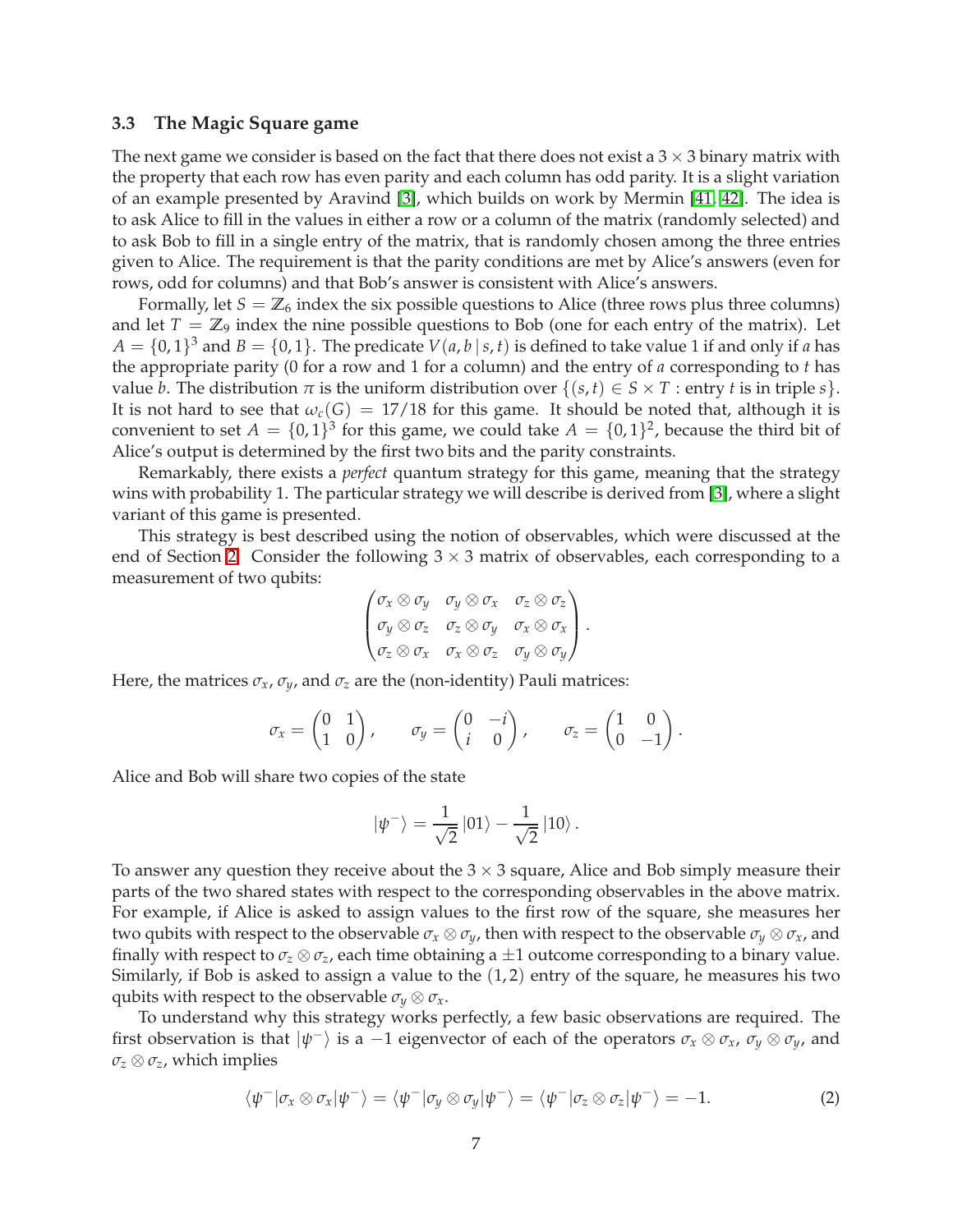This implies that Alice and Bob's answers are always in agreement, as the product of their measurement outcomes (considered as  $\pm 1$  values) always equals 1. For instance, if Alice and Bob both measure their two copies of  $|\psi^-\rangle$  with respect to the observable  $\sigma_y\otimes\sigma_x$ , the product of their outcomes will be

$$
\langle \psi^- | \sigma_y \otimes \sigma_y | \psi^- \rangle \langle \psi^- | \sigma_x \otimes \sigma_x | \psi^- \rangle = (-1)(-1) = 1.
$$

The second observation is that the Pauli matrices anti-commute in pairs:

$$
\sigma_x \sigma_y = -\sigma_y \sigma_x, \qquad \sigma_x \sigma_z = -\sigma_z \sigma_x, \qquad \sigma_y \sigma_z = -\sigma_z \sigma_y. \tag{3}
$$

This implies that the observables commute within any row or column. For instance,  $\sigma_y \otimes \sigma_x$  and *σ<sup>z</sup>* ⊗ *σ<sup>z</sup>* both belong to the first row, and we have

$$
(\sigma_y \otimes \sigma_x)(\sigma_z \otimes \sigma_z) = (\sigma_y \sigma_z) \otimes (\sigma_x \sigma_z) = (-\sigma_z \sigma_y) \otimes (-\sigma_z \sigma_x) = (\sigma_z \sigma_y) \otimes (\sigma_z \sigma_x) = (\sigma_z \otimes \sigma_z)(\sigma_y \otimes \sigma_x).
$$

This implies that Alice can simultaneously measure the three observables within whichever row or column she was asked—or equivalently that the outcomes she obtains do not depend on the order in which she performs these measurements.

The final observation that is required is that the product of the observables in each row is equal to **<sup>1</sup>** <sup>⊗</sup> **<sup>1</sup>**, while the product of the observables in each column is <sup>−</sup>**<sup>1</sup>** <sup>⊗</sup> **<sup>1</sup>**. This implies that Alice's parity requirements are always met.

### **3.4 The Kochen-Specker game**

This game is based on the Kochen-Specker Theorem, which can be stated as follows.

**Theorem 1** (Kochen and Specker [\[37\]](#page-23-8)). *There exists an explicit set of vectors*  $\{|v_0\rangle, \ldots, |v_{m-1}\rangle\}$  *in*  $\mathbb{R}^3$ *that cannot be* {0, 1}*-colored so that both of the following conditions hold:*

- *1. For every orthogonal pair of vectors*  $|v_i\rangle$  *and*  $|v_i\rangle$ *, they are not both colored 1.*
- *2. For every mutually orthogonal triple of vectors*  $|v_i\rangle$ ,  $|v_j\rangle$ , and  $|v_k\rangle$ , at least one of them is colored 1.

The original theorem in [\[37\]](#page-23-8) used 117 vectors, but this has subsequently been reduced to 31 vectors [\[44\]](#page-24-5). We will assume that every orthogonal pair of vectors in the set is part of an orthogonal triple—which is easily achieved by adding a few more vectors to the set—and that the vectors are normalized. Connections between the Kochen-Specker Theorem and nonlocality have previously been made in [\[28\]](#page-23-9).

The Kochen-Specker game is defined relative to the above set of vectors. Alice receives a random triple of orthogonal vectors as her input and Bob receives a single vector randomly chosen from the triple as his input. Alice outputs a trit indicating which of her three vectors is assigned color 1 (implicitly, the other two vectors are assigned color 0). Bob outputs a bit assigning a color to his vector. The requirement is that Alice and Bob assign the same color to the vector that they receive in common.

It is straightforward to show that the existence of a perfect classical strategy for this game would violate the Kochen-Specker Theorem, so  $\omega_c(G) < 1$  for this game. On the other hand there is a perfect quantum strategy, using entanglement  $|\psi\rangle = (|00\rangle + |11\rangle + |22\rangle)/\sqrt{3}$ . Alice's projectors (for input  $\ket{v_i}$  ,  $\ket{v_j}$  ,  $\ket{v_k}$ ) are  $\ket{v_i}\bra{v_i}$  ,  $\ket{v_j}\bra{v_j}$  ,  $\ket{v_k}\bra{v_k}$ , and Bob's projectors (for input  $|v_l\rangle$ ) are  $|v_l\rangle$   $\langle v_l|$  and  $1 - |v_l\rangle$   $\langle v_l|$ .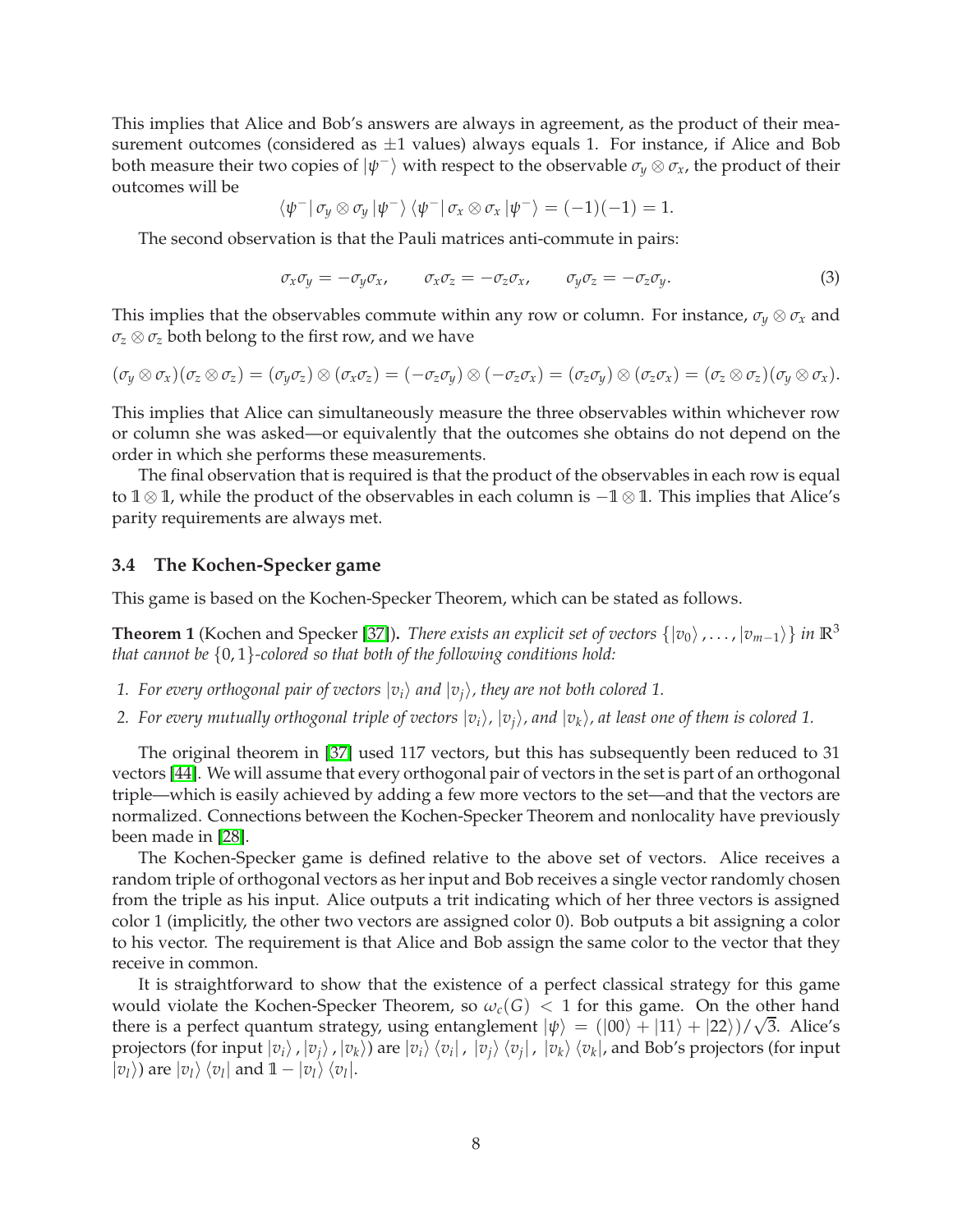# <span id="page-8-0"></span>**4 Connections with multi-prover interactive proof systems**

The two-prover interactive proof system model was defined by Ben-Or, Goldwasser, Kilian, and Wigderson [\[7\]](#page-21-2), and has been the focus of a great deal of study. Babai, Fortnow, and Lund [\[4\]](#page-21-3) proved that every language in NEXP has a two-prover interactive proof system. Several refinements to this result were made  $[12, 18, 39]$  $[12, 18, 39]$  $[12, 18, 39]$ , leading to a proof by Feige and Lovász  $[19]$  that a language is in NEXP if and only if it has a two-prover one-round proof system with perfect completeness and exponentially small soundness error.

In most work on multi-prover interactive proof systems, the provers are computationally unbounded, subject to the restriction that they cannot communicate with each other during the course of the protocol. Because the spirit of the interactive proof system paradigm is to bound the capabilities of the verifier rather than the prover(s), it is natural to consider prover strategies that entail sharing entangled quantum information prior to the execution of the proof system. Note that such a strategy does not necessarily require the computationally bounded verifier to manipulate (or know anything about) quantum information. However, much of the study of multi-prover interactive proof systems occurred prior to the mid 1990s, when quantum information was not well-known within the theoretical computer science community, and quantum strategies were generally not considered. In fact, the methodologies for analyzing these proof systems usually make the implicit assumption that provers are restricted to classical strategies.

In this section, we consider what happens when the provers can employ quantum strategies. We do not make any change to the verifier, who remains classical, and all communication between the verifier and the provers remains classical.<sup>[1](#page-8-1)</sup> A natural question is: What is the expressive power of such proof systems?

Let us write MIP and MIP∗ to distinguish between the cases of no shared entanglement and shared entanglement, respectively. That is, MIP denotes the class of languages recognized by multi-prover interactive proof systems where all communication between the provers and verifier is classical and the provers do not share entanglement (as has been implicitly assumed in previous contexts). The definition of MIP∗ is identical to that of MIP, except that the provers may share an arbitrary entangled quantum state at the beginning of the protocol. Furthermore, let MIP[*k*] and MIP∗ [*k*] denote the same classes, but with the number of provers set to *k*. It is known that  $\text{MIP} = \text{MIP}[2] = \text{NEXP}.$  We do not know any relationships between  $\text{MIP}^*$ ,  $\text{MIP}^*[2]$  and  $\text{NEXP},$ except the trivial containment  $\text{MIP}^*[2] \subseteq \text{MIP}^*$ .

A *one-round* two-prover interactive proof system is one where the interaction is restricted to two stages: a query stage where the verifier sends information to the provers, and a response stage where the provers send information to the verifier. Note that such a proof system associates a nonlocal game *G<sup>x</sup>* to each string *x* with the following property. For all yes-inputs *x*, the value of  $\omega_q(G_x)$  is close to one, and, for all no-inputs *x*, the value of  $\omega_q(G_x)$  is close to zero.

We give two examples of natural two-prover one-round proof systems that are classically sound, but become unsound when the provers use quantum strategies: one is for languages that express graph chromatic numbers and the other is for 3-SAT. These examples are related to the examples in Section [3.](#page-4-0) We also explain why the existing proofs that equate MIP with NEXP break down in terms of their methodology in the case of MIP∗ . Results in [\[36\]](#page-23-11) imply that, if the amount of entanglement between the provers is polynomially bounded, then any language recognized by an MIP∗ proof system is contained in NEXP; but without this polynomial restriction, we do not know if this holds.

<span id="page-8-1"></span><sup>1</sup>Kobayashi and Matsumoto [\[36\]](#page-23-11) consider a related but different model, where the provers *and* the verifier manipulate quantum information and quantum communication occurs between the verifier and the provers.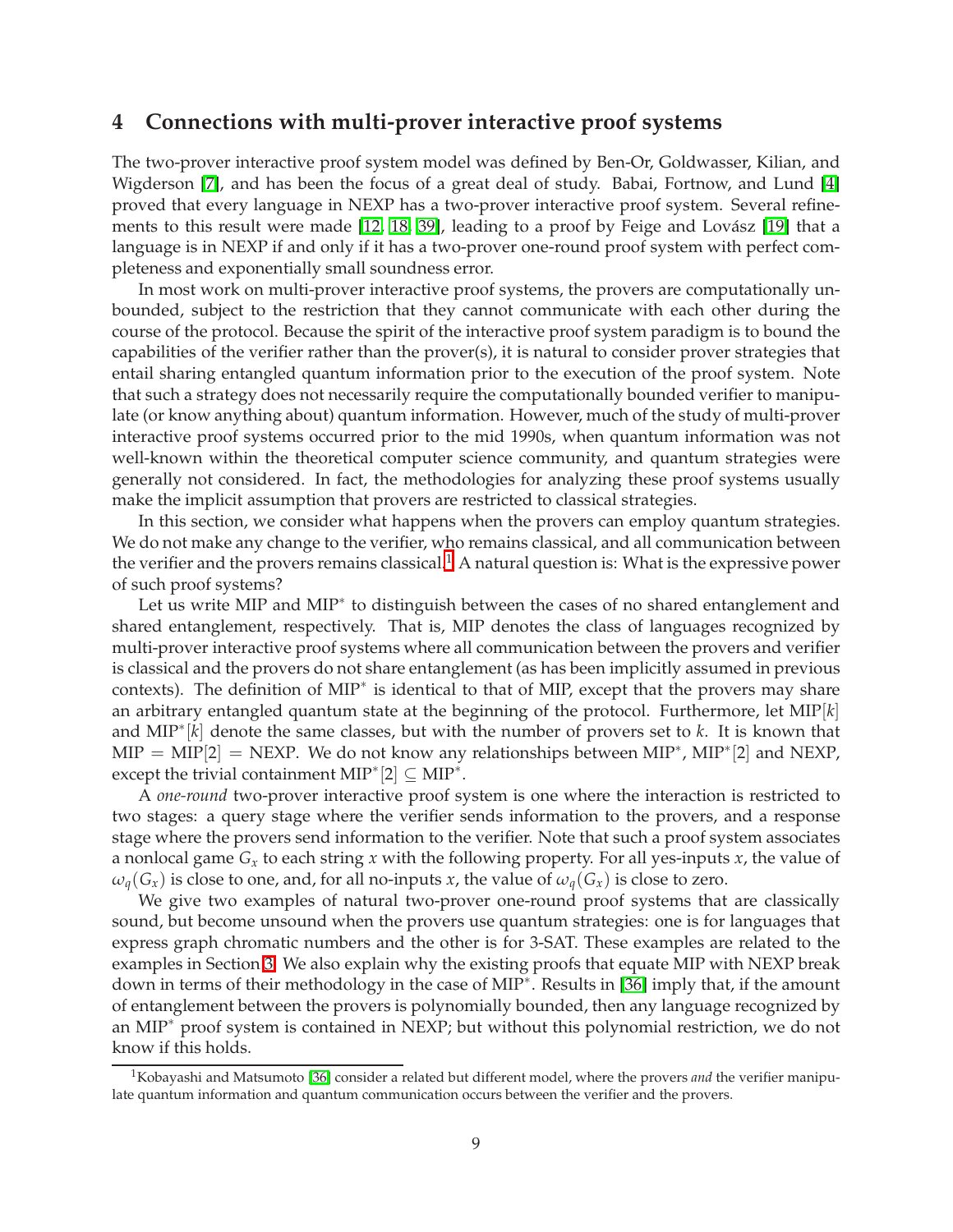### **4.1 Graph Coloring proof system**

The Odd Cycle game in Section [3.2](#page-5-0) can be regarded as a protocol where two provers are trying to convince a verifier that a particular graph is two-colorable. This idea generalizes to any graph *G* and number of colors *k*. The verifier asks each prover for the color (among *k* possibilities) of a vertex and requires that the colors be the same whenever each prover gets the same vertex and different whenever the provers get adjacent vertices. Formally, the game for *G* and *k* is as follows. Let  $S = T = V(G)$ , let  $A = B = \mathbb{Z}_k$ , let

$$
V(a, b | s, t) = \begin{cases} 1 & \text{if } (s = t \text{ and } a = b) \text{ or } ((s, t) \in E(G) \text{ and } a \neq b) \\ 0 & \text{otherwise,} \end{cases}
$$

and  $\pi$  be the uniform distribution on  $\{(s,s): s \in V(G)\} \cup \{(s,t) \in E(G)\}.$ 

If *G* is *k*-colorable then the provers can satisfy *V* by basing their answers on a valid coloring of *G*. Therefore, the value of the associated game is 1. If *G* is not *k*-colorable then, for any classical strategy on the part of the provers, there must be an inconsistency for some value of (*s*, *t*), so the classical value of the associated game is at most  $1 - 1/(|V(G)| + |E(G)|)$ . The verifier can amplify the difference between the two cases (*k*-colorable and not *k*-colorable) by repeating this game a polynomial number of times (in parallel [\[45\]](#page-24-0)). Thus this is a classical two-prover interactive proof system for the language consisting of all *k*-colorable graphs.

This proof system breaks down in the case of entangled provers. Based on a protocol in [\[9\]](#page-22-7), there exists a sequence of graphs  $G_n$  (where *n* ranges over all powers of two) with the following properties. First, for any *n*, there is a *perfect* quantum strategy for the Graph Coloring proof system with graph  $G_n$  and  $k = n$  colors. Second, for sufficiently large  $n$ ,  $G_n$  is not *n*-colorable.

For any *n*,  $G_n$  is simple to describe: it has vertices  $\{0, 1\}^n$  and two vertices are adjacent if and only if the Hamming distance between them is *n*/2. However, results in [\[9\]](#page-22-7) show that *there exists* an *n* such that *G<sup>n</sup>* is not *n*-colorable, without giving an explicit *n* for which this holds. (The proof is based on a related result in [\[11\]](#page-22-8), which makes use of a combinatorial result in [\[23\]](#page-22-9).) The result is made explicit in [\[24\]](#page-22-10), where it is shown that  $G_{16}$  is not 16-colorable. Thus, the resulting graph for which the Graph Coloring proof system breaks down has  $2^{16}$  vertices, and it can be simplified by taking only half of its vertices, resulting in a graph of 32,768 vertices.

# **4.2 3-SAT proof system**

Next we consider a simple and natural two-prover interactive proof system for proving that 3-CNF formulas are satisfiable. The verifier sends the first prover (Alice) a clause and the second prover (Bob) a variable from that clause. Alice must provide a satisfying assignment to the variables in that clause and Bob must assign a value for the variable he receives that is consistent with Alice's assignment.

This proof system associates a nonlocal game *G<sup>f</sup>* with every 3-CNF Boolean formula *f* over variables  $x_0, \ldots, x_{n-1}$  with *m* clauses  $c_0, \ldots, c_{m-1}$ . Specifically, we take

$$
S = \mathbb{Z}_m
$$
,  $T = \mathbb{Z}_n$ ,  $A = \{0, 1\}^3$ , and  $B = \{0, 1\}$ .

For each clause, every  $a \in \{0,1\}^3$  induces an assignment to each variable that occurs in the clause in a natural way. The predicate  $V(a, b \mid s, t)$  takes the value 1 if and only if the assignment for the variables in  $c_s$  induced by *a* satisfies  $c_s$  and is consistent with the assignment  $x_t = b$ , and the distribution  $\pi$  may be taken to be uniform on

$$
\{(s,t)\in S\times T: \text{ clause } c_s \text{ contains variable } x_t\}.
$$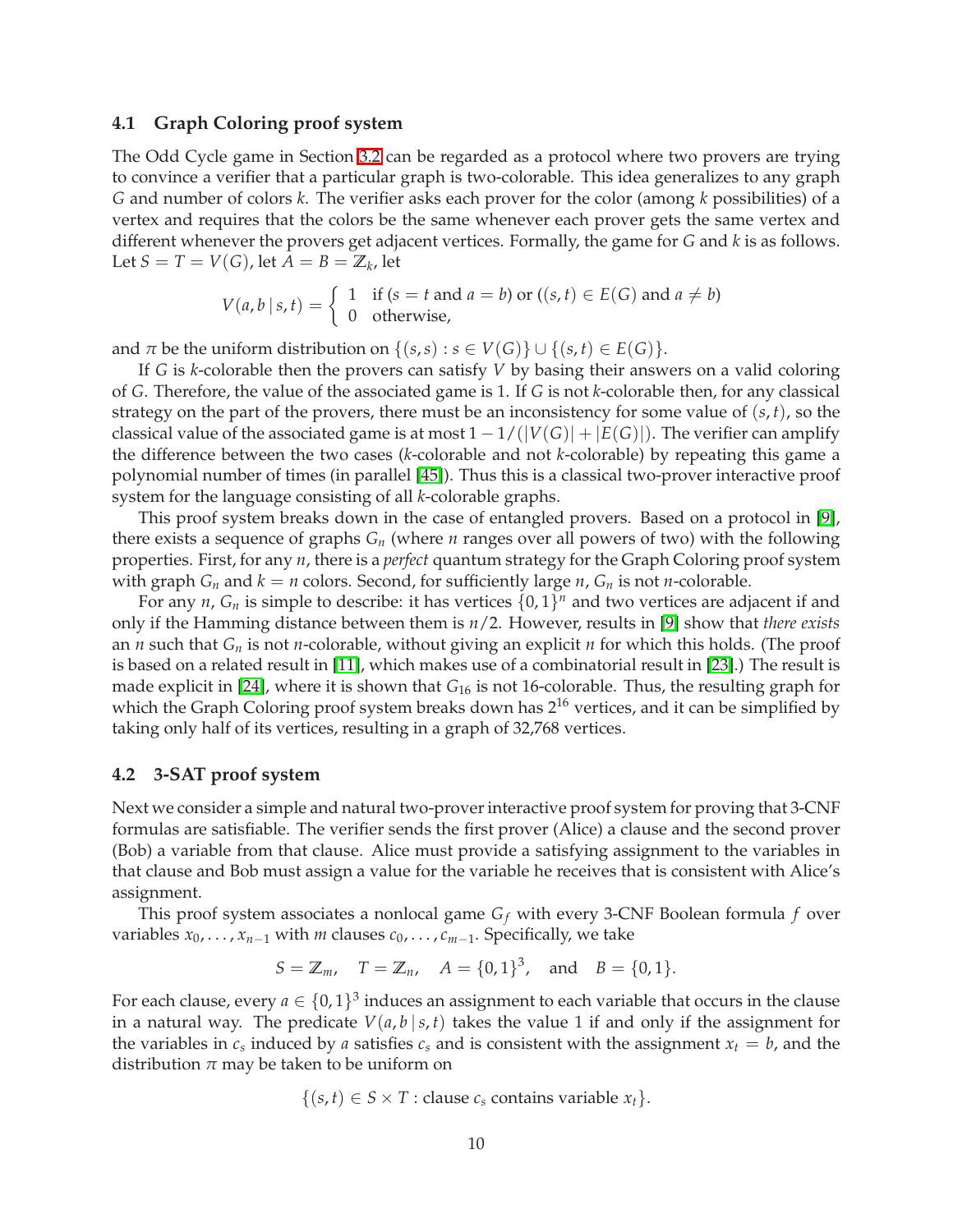If f is satisfiable then  $\omega_c(G_f) = 1$  by the two provers returning values corresponding to a specific truth assignment. If *f* is unsatisfiable then  $\omega_c(G_f) \leq 1 - 1/3m$ , as then at least one of the 3*m* possible (*s*, *t*) queries must violate the predicate.

However, this proof system breaks down in the case of entangled provers. Upon seeing the aforementioned counterexample for the Graph Coloring proof system, Ambainis [\[2\]](#page-21-4) showed that a counterexample for 3-SAT could be based on it. Intuitively, the idea is to construct a 3-CNF formula that, for truth assignment *x*, expresses the statement "*x* is a *k*-coloring of *G*." Based on the above counterexample graph with 32,768 vertices (the smallest that we are aware of), the resulting 3-SAT formula consists of roughly  $10^8$  clauses.

A simpler counterexample can be based on the Magic Square game in Section [3.3](#page-6-0) that consists of 24 clauses. We will construct an instance of 3-SAT, where the resulting formula is not satisfiable but for which there is a perfect quantum strategy for the above two-prover proof system. Let the variables be  $x_{00}$ ,  $x_{01}$ ,  $x_{02}$ ,  $x_{10}$ ,  $x_{11}$ ,  $x_{12}$ ,  $x_{20}$ ,  $x_{21}$ ,  $x_{22}$ , which intuitively correspond to a  $3 \times 3$ Boolean matrix. There are six parity conditions in the Magic Square game: each row has even parity and each column has odd parity. Each parity condition can be expressed with four clauses. For example, for the first row,

$$
(\overline{x}_{00}\vee\overline{x}_{01}\vee\overline{x}_{02})\wedge(\overline{x}_{00}\vee x_{01}\vee x_{02})\wedge(x_{00}\vee\overline{x}_{01}\vee x_{02})\wedge(x_{00}\vee x_{01}\vee\overline{x}_{02})
$$

is satisfied if and only if  $x_{00} \oplus x_{01} \oplus x_{02} = 0$ . Thus 24 clauses suffice to express all six parity conditions. This formula is unsatisfiable, but the perfect quantum strategy for the Magic Square game in Section [3.3](#page-6-0) defeats the 3-SAT game for this formula with certainty.

### **4.3 Oracularization paradigm**

The above example also constitutes a counterexample to a commonly-used primitive that enables a two-prover system to simulate an *oracle machine*. An oracle machine is a one-prover interactive system where the prover's responses to a series of questions are required to be *non-adaptive*. Nonadaptive means that when the prover receives a series of queries  $s_1, s_2, \ldots, s_m$ , his response to  $s_i$ must be a function of  $s_i$  alone, not depending on any  $s_j$  for  $j \neq i$ . There is a simple oracle machine proof system for 3-SAT, where a random clause is selected and its three variables are sent as three queries to the prover, who must return a value for each one. The verifier accepts if and only if the responses satisfy the clause. The prover's success probability is less than one whenever the formula is unsatisfiable.

Fortnow, Rompel, and Sipser [\[22\]](#page-22-11) showed that, with a second prover, who is sent a single randomly chosen query from those of the first prover, the first prover must behave as an oracle or be detected with positive probability. Nevertheless, the above quantum strategy for the magic square game is a counterexample to this result for the case of entangled provers. Because this is a component in the proof that MIP = NEXP, this proof does not carry over to the case of MIP $^*$ .

# <span id="page-10-0"></span>**5 Binary games and XOR games**

In this section we focus our attention on two simple types of games that we call *binary games* and *XOR games*. Binary games are games in which Alice and Bob's answers are bits:  $A = B = \{0, 1\}$ . XOR games are binary games that are further restricted in that the value of the predicate *V* may depend only on  $a \oplus b$  and not on  $a$  and  $b$  independently. The CHSH and Odd Cycle games are examples of XOR games.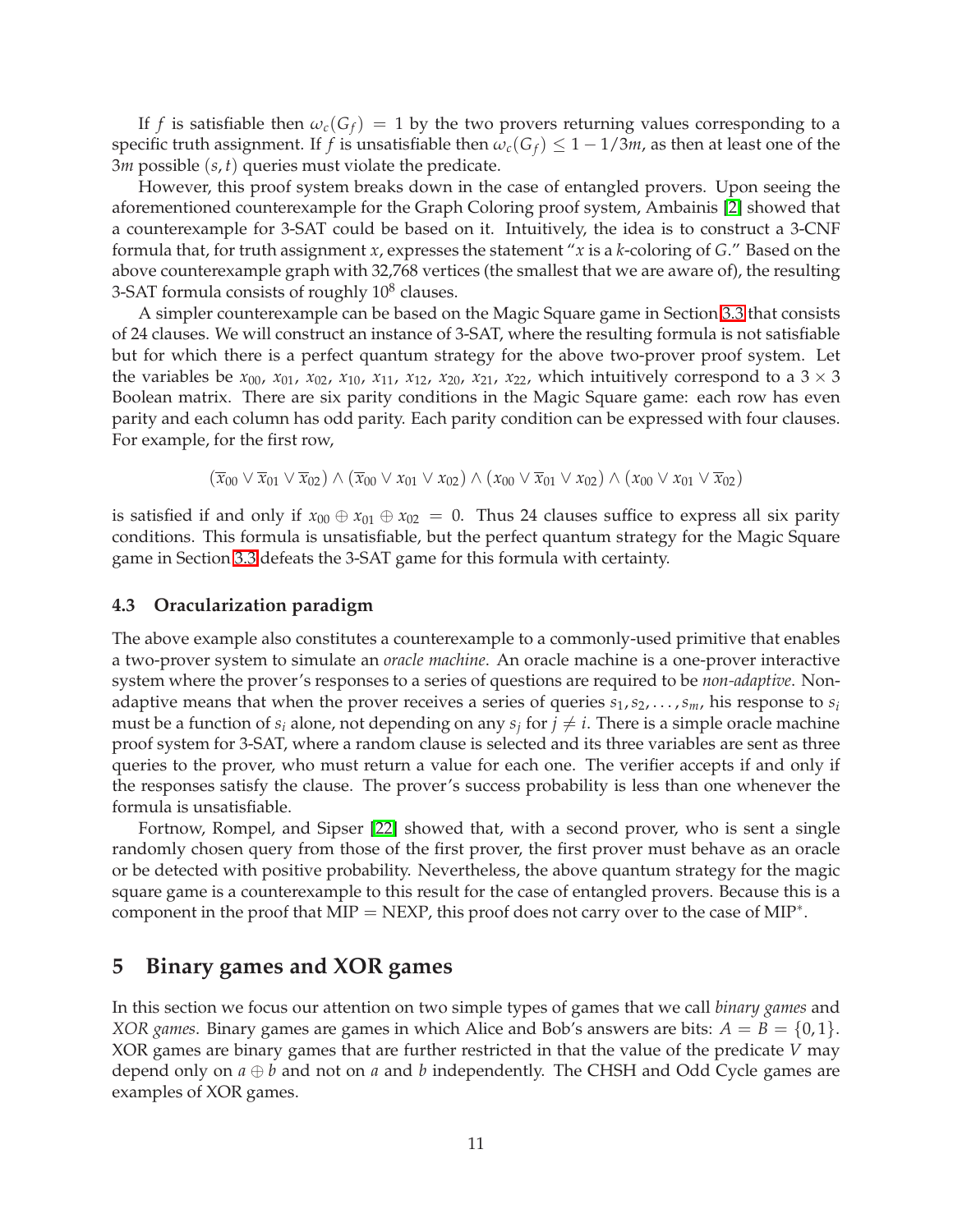We begin by establishing some basic properties of binary games and XOR games, and then prove upper bounds on the quantum values of these games. In particular, we prove that any binary game having a perfect quantum strategy also has a perfect classical strategy, and for XOR games we obtain quantitatively stronger upper bounds through the use of a theorem due to Tsirelson. We then prove upper bounds on the amount of entanglement required for Alice and Bob to play XOR games optimally and nearly optimally, and finally point out a further connection between these games and multi-prover interactive proof systems.

### **5.1 Optimality of projective measurements for binary games**

In accordance with the description of quantum strategies in Section [2,](#page-2-0) Alice and Bob's strategy for a binary game consists of a shared entangled state  $|\psi\rangle \in A \otimes B$ , for A and B isomorphic copies of the space  $\mathbb{C}^n$ , together with a collection of matrices representing measurements:  $X_s^0$ and  $X_s^1$ , for each  $s \in S$ , and  $Y_t^0$  and  $Y_t^1$ , for each  $t \in T$ . In this section we observe that these matrices may always be taken to be projection matrices, even when restricted to the support of the vector  $|\psi\rangle$ . This fact is easily proved, and in some sense it is more direct than the well-known fact that general measurements can be simulated by projective measurements. (Note also that this simulation requires the use of an ancillary system, and therefore does not immediately imply the claimed fact.)

<span id="page-11-0"></span>**Proposition 2.** *Let G be a binary game, and let*  $|\psi\rangle \in A \otimes B$  *be any fixed state shared by Alice and Bob. Then among the set of all strategies for G for which the shared entangled state is*  $|\psi\rangle$ *, there is an optimal* strategy for which all of Alice's measurements  $\{X_s^0,X_s^1\}$  and Bob's measurements  $\{Y_t^0,Y_t^1\}$  are projective *measurements on* A *and* B*, respectively.*

*Proof.* Consider any choice of measurements  $\{X_s^0, X_s^1\}$  and  $\{Y_t^0, Y_t^1\}$ . We will show that these measurements can be replaced by projective measurements on  $A$  and  $B$  without decreasing the probability that Alice and Bob win. Because the set of all possible choices for the measurements  $\{X_s^0, X_s^1\}$ and  $\{Y_t^0, Y_t^1\}$  can be represented as a compact set, the theorem then follows from the fact that there must exist an optimal choice of measurements.

For each choice of  $s \in S$ , let

$$
X_s^0 = \sum_{j=1}^n \lambda_{s,j} |\phi_{s,j}\rangle \langle \phi_{s,j}|,
$$

be a spectral decomposition of  $X_s^0$ . We will consider the possible strategies for Alice that are obtained by viewing the vectors  $\{|\phi_{s,j}\rangle : s \in S, j = 1 \dots, n\}$  as being fixed but the eigenvalues  $\{\lambda_{s,j}: s \in S, j = 1, \ldots, n\}$  as being variables. Because it must be the case that  $0 \le X_s^0 \le 1$ , these eigenvalues are subject to the constraint that  $\lambda_{s,i} \in [0,1]$  for all  $s \in S$  and  $j = 1, \ldots, n$ . Also note that because  $X_s^1 = 1 - X_s^0$ , it holds that

$$
X_s^1 = \sum_{j=1}^n (1 - \lambda_{s,j}) |\phi_{s,j}\rangle \langle \phi_{s,j}|.
$$

Now, the probability that Alice and Bob's strategy wins is

$$
Pr[\text{Alice and Bob win}] = \sum_{s,t} \pi(s,t) \sum_{a,b} V(a,b \mid s,t) \langle \psi \mid X_s^a \otimes Y_t^b | \psi \rangle,
$$

which may be expressed as an affine function of the variables  $\{\lambda_{s,j}: s \in S, j = 1, ..., n\}$ . Subject to the constraint that each  $\lambda_{s,j} \in [0,1]$ , this function must therefore be maximized for some choice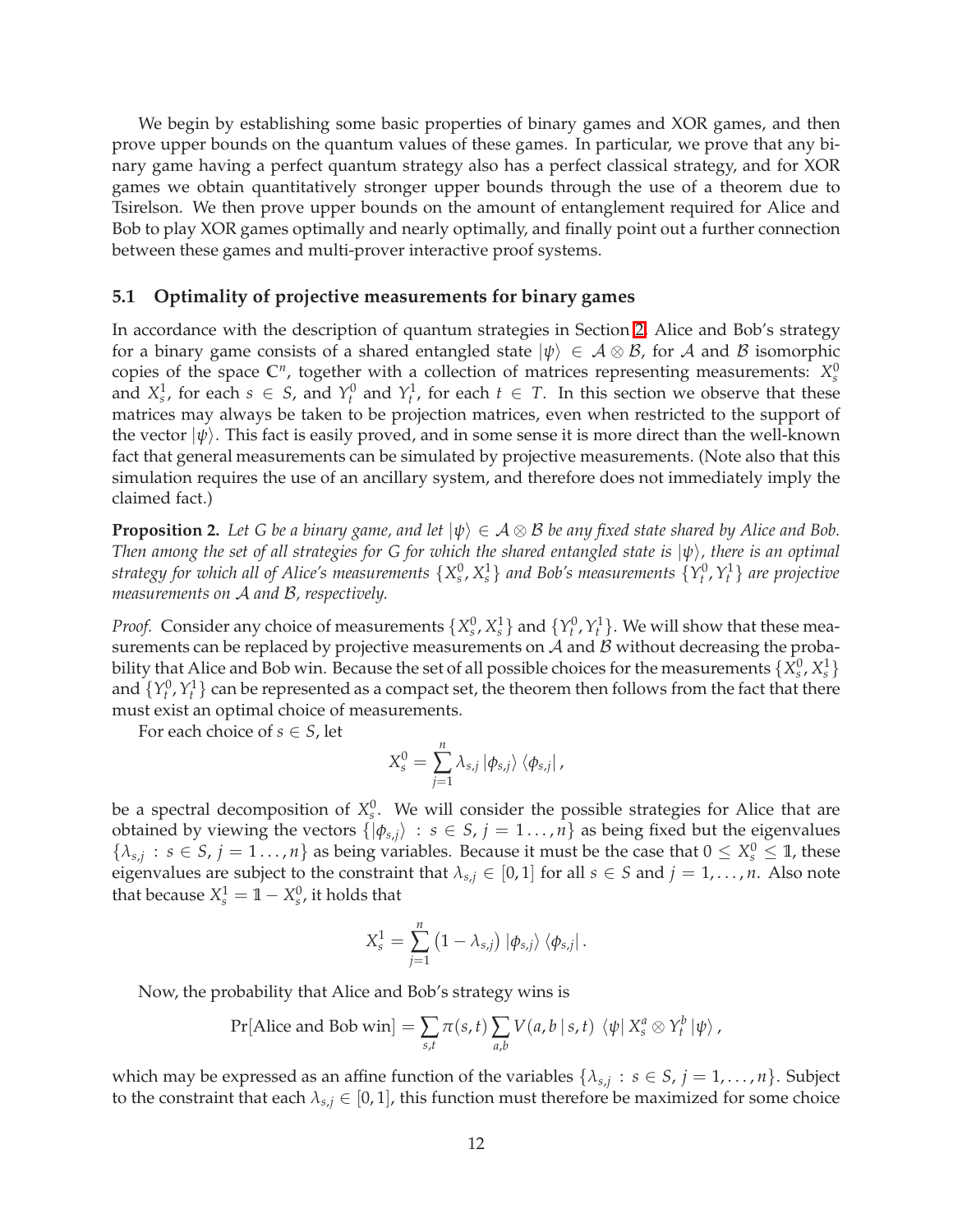for these variables for which  $\lambda_{s,j} \in \{0,1\}$  for each  $s \in S$  and  $j = 1,\ldots,n$ . For such a choice of the eigenvalues  $\lambda_{s,j}$  we have that each of Alice's measurements  $\{X_s^0, X_s^1\}$  becomes a projective measurement. Repeating a similar argument for Bob's measurements yields the desired result.

### **5.2 Perfect strategies for binary games**

We now prove that if *G* is a binary game for which there exists a perfect quantum strategy, then *G* has a perfect classical strategy as well:  $\omega_c(G) = 1$ . This fact depends on the assumption that the game is binary. The Kochen-Specker game discussed in Section [2,](#page-2-0) for instance, is a ternary-binary game (i.e.,  $A = \{0, 1, 2\}$  and  $B = \{0, 1\}$ ) for which there exists a perfect quantum strategy, but no perfect classical strategy.

<span id="page-12-0"></span>**Theorem 3.** *Let G be a binary game. If there exists a quantum strategy for G that wins with probability 1, then*  $\omega_c(G) = 1$ *.* 

*Proof.* Assume that a perfect quantum strategy for *G* is given. More specifically, we assume that this strategy uses a shared entangled state  $|\psi\rangle \in A \otimes B$ , for  $A$  and  $B$  isomorphic copies of  $\mathbb{C}^n$ , and by Proposition [2](#page-11-0) we may assume that Alice and Bob's measurements are projective measurements on  $A$  and  $B$ , respectively. It is therefore possible to describe these measurements by two collections of  $\pm 1$  observables  $\{A_s : s \in S\}$  and  $\{B_t : t \in T\}$  on A and B, respectively, and for the remainder of the proof we will consider for the sake of convenience that Alice and Bob's answer sets are given by  $\{+1, -1\}$  rather than  $\{0, 1\}$ . We note that the probability that Alice and Bob respond to a given question pair  $(s, t) \in S \times T$  with the answers  $(\alpha, \beta) \in \{+1, -1\} \times \{+1, -1\}$  is given by

$$
q(\alpha, \beta | s, t) = \frac{1}{4} \langle \psi | (1 + \alpha A_s) \otimes (1 + \beta B_t) | \psi \rangle
$$
  
= 
$$
\frac{1}{4} + \frac{\alpha}{4} \langle \psi | A_s \otimes 1 | \psi \rangle + \frac{\beta}{4} \langle \psi | 1 \otimes B_t | \psi \rangle + \frac{\alpha \beta}{4} \langle \psi | A_s \otimes B_t | \psi \rangle.
$$

We will now define functions  $a: S \to \{+1, -1\}$  and  $b: T \to \{+1, -1\}$  that represent a perfect deterministic strategy for Alice and Bob. First, fix an orthonormal basis  $\{\ket{\phi_1}, \dots, \ket{\phi_{n^2}}\}$  of  $\mathcal{A} \otimes \mathcal{B}$ such that  $|\phi_1\rangle = |\psi\rangle$  and where  $|\phi_2\rangle$ , ...,  $|\phi_{n^2}\rangle$  are chosen arbitrarily (subject to the constraint of orthonormality). Next, define functions  $k: S \to \{1, ..., n^2\}$  and  $\ell: T \to \{1, ..., n^2\}$  as

$$
k(s) = \min \left\{ j \in \{1, ..., n^2\} : \langle \phi_j | A_s \otimes \mathbb{1} | \psi \rangle \neq 0 \right\}
$$
  

$$
\ell(t) = \min \left\{ j \in \{1, ..., n^2\} : \langle \phi_j | \mathbb{1} \otimes B_t | \psi \rangle \neq 0 \right\}
$$

and also define a function  $\kappa$  :  $\mathbb{C}\backslash\{0\} \rightarrow \{+1,-1\}$  over the nonzero complex numbers as

$$
\kappa(z) = \left\{ \begin{array}{ll} +1 & \text{if } \arg(z) \in [0, \pi) \\ -1 & \text{if } \arg(z) \in [\pi, 2\pi). \end{array} \right.
$$

Finally, define

$$
a(s) = \kappa \left( \langle \phi_{k(s)} | A_s \otimes \mathbb{1} | \psi \rangle \right) \quad \text{and} \quad b(t) = \kappa \left( \langle \phi_{\ell(t)} | \mathbb{1} \otimes B_t | \psi \rangle \right).
$$

We will now prove that the functions *a* and *b* define a perfect deterministic strategy for *G*, so that  $\omega_c(G) = 1$ . To do this, we prove that every question pair  $(s, t)$  is answered with  $(a(s), b(t))$ by the given quantum strategy with a positive probability:  $q(a(s), b(t) | s, t) > 0$ . Given that the quantum strategy is perfect, it follows that  $(a(s), b(t))$  is correct for  $(s, t)$  whenever  $\pi(s, t) > 0$ .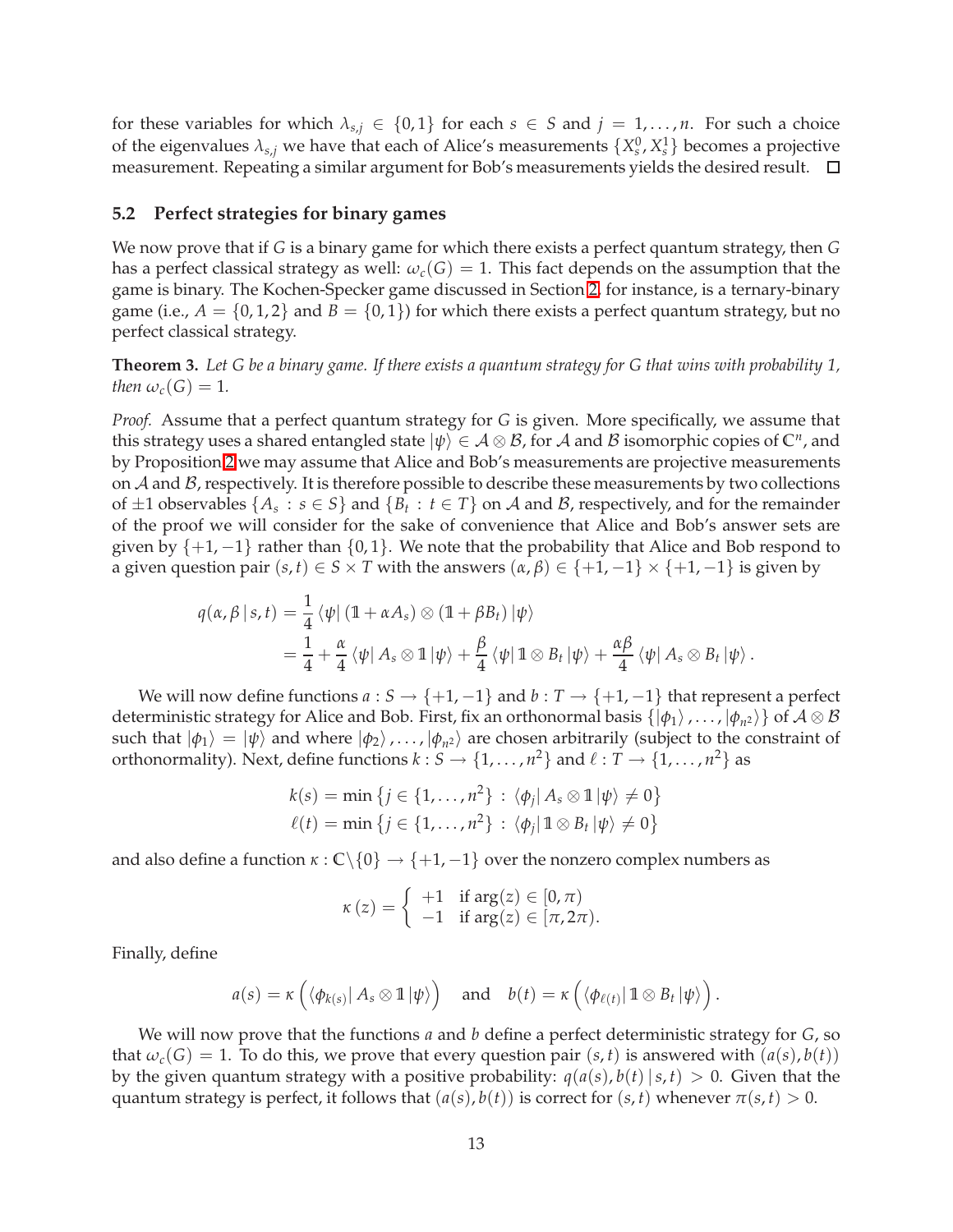To prove that  $q(a(s), b(t) | s, t) > 0$  for every choice of *s* and *t*, we first observe the following two facts:

- 1. if  $\langle \psi | A_s \otimes \mathbb{1} | \psi \rangle \neq 0$ , then  $a(s) \langle \psi | A_s \otimes \mathbb{1} | \psi \rangle > 0$ , and
- 2. if  $\langle \psi | \mathbb{1} \otimes B_t | \psi \rangle \neq 0$ , then  $b(t) \langle \psi | \mathbb{1} \otimes B_t | \psi \rangle > 0$ .

The first fact follows from the observation that  $\langle \psi | A_s \otimes \mathbb{1} | \psi \rangle$  is a real number, and if it is nonzero we have  $k(s) = 1$ , so that  $a(s) = \text{sign}(\langle \psi | A_s \otimes 1 | \psi \rangle)$ . The second fact is similar to the first. It follows that if either or both of the numbers  $\bra{\psi} A_s \otimes \mathbb{1} \ket{\psi}$  or  $\bra{\psi} \mathbb{1} \otimes B_t \ket{\psi}$  is nonzero, then

$$
a(s)\langle \psi | A_s \otimes \mathbb{1} | \psi \rangle + b(t) \langle \psi | \mathbb{1} \otimes B_t | \psi \rangle > 0.
$$

 $\text{As } \bra{\psi} A_s \otimes B_t \ket{\psi} \geq -1$ , it follows that

$$
q(a(s), b(t) | s,t) = \frac{1}{4} + \frac{a(s)}{4} \langle \psi | A_s \otimes \mathbb{1} | \psi \rangle + \frac{b(t)}{4} \langle \psi | \mathbb{1} \otimes B_t | \psi \rangle + \frac{a(s)b(t)}{4} \langle \psi | A_s \otimes B_t | \psi \rangle > 0.
$$

The quantum strategy therefore results in the answers  $(a(s), b(t))$  to the question pair  $(s, t)$  with a nonzero probability.

The remaining case to consider is that  $\langle \psi | A_s \otimes 1 | \psi \rangle = \langle \psi | 1 \otimes B_t | \psi \rangle = 0$ . In this case we have

$$
q(a(s), b(t) | s, t) = \frac{1}{4} + \frac{a(s)b(t)}{4} \langle \psi | A_s \otimes B_t | \psi \rangle.
$$

As in the first case, we wish to prove that  $q(a(s), b(t) | s, t)$  is positive, so we assume toward contradiction that  $q(a(s), b(t) | s, t) = 0$ , which implies that  $a(s)b(t) \langle \psi | A_s \otimes B_t | \psi \rangle = -1$ . We have that

$$
a(s)b(t)\langle \psi | A_s \otimes B_t | \psi \rangle = \sum_{j=1}^{n^2} a(s)b(t)\langle \psi | A_s \otimes \mathbb{1} | \phi_j \rangle \langle \phi_j | \mathbb{1} \otimes B_t | \psi \rangle,
$$

and we observe that this quantity corresponds to the inner product of the two *n* <sup>2</sup> dimensional unit vectors whose *j*-th entries are given by  $a(s)$   $\langle \phi_j | A_s \otimes 1 | \psi \rangle$  and  $b(t)$   $\langle \phi_j | 1 \otimes B_t | \psi \rangle$ , respectively. If it is the case that this inner product is −1, then it must hold that

$$
a(s) \langle \phi_j | A_s \otimes \mathbb{1} | \psi \rangle = -b(t) \langle \phi_j | \mathbb{1} \otimes B_t | \psi \rangle \tag{4}
$$

<span id="page-13-0"></span>for every choice of  $j = 1, ..., n^2$ . However, if it is the case that  $k(s) \neq \ell(t)$ , then [\(4\)](#page-13-0) must fail to hold for  $j = min\{k(s), \ell(t)\}$ , while if  $k(s) = \ell(t)$ , then for  $j = k(s) = \ell(t)$  we find that the values  $\arg(a(s) \langle \phi_j | A_s \otimes 1 | \psi \rangle)$  and  $\arg(b(t) \langle \phi_j | 1 \otimes B_t | \psi \rangle)$  are both in the range  $[0, \pi)$ , and therefore [\(4\)](#page-13-0) again fails to hold. We have obtained a contradiction, which completes the proof.

#### <span id="page-13-1"></span>**5.3 Bounds on values of XOR games**

We now prove upper bounds on quantum strategies for XOR games, which are binary games where the predicate  $V(a, b | s, t)$  depends only on  $c = a \oplus b$  and not *a* and *b* independently. It will be convenient to view the predicate *V* as taking only three inputs in this case, so we write  $V(a \oplus b \mid s, t)$  rather than  $V(a, b \mid s, t)$ .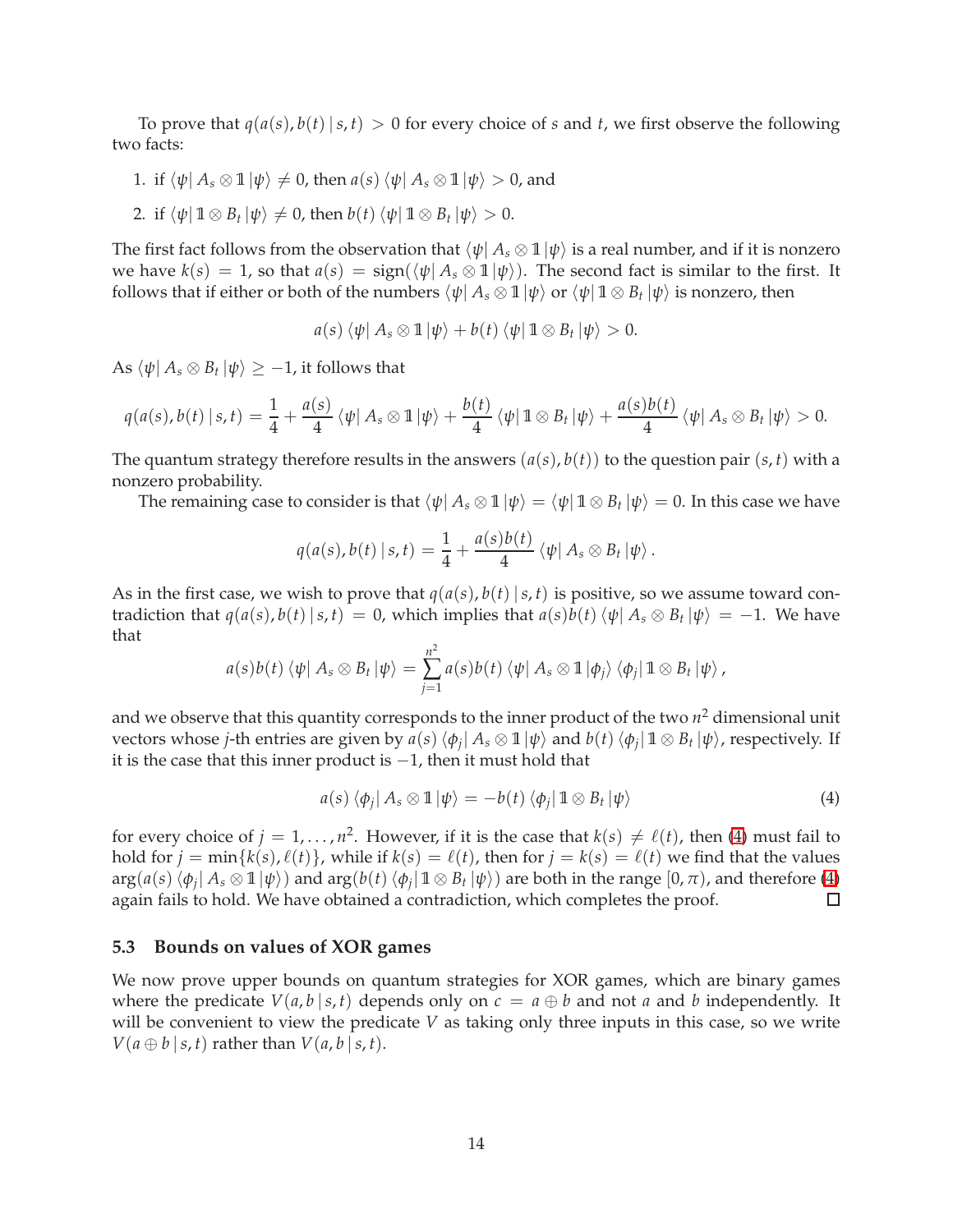#### **Tsirelson's correspondence**

To establish upper bounds on quantum strategies for XOR games, we begin with a theorem due to Tsirelson [\[48\]](#page-24-6). This theorem is most naturally stated in terms of *observables*, as described in Section [2.](#page-2-0) (By Proposition [2,](#page-11-0) there will be no loss of generality in considering only projective measurements, or equivalently their corresponding observables, in the context of binary games.)

<span id="page-14-0"></span>**Theorem 4** (Tsirelson [\[48\]](#page-24-6)). Let *S* and *T* be finite, nonempty sets, and let  $\{c_{s,t} : (s,t) \in S \times T\}$  be a *collection of real numbers in the range*  $[-1, 1]$ *. Then the following are equivalent:* 

*1. There exists a positive integer n, complex Hilbert spaces* A *and* B *with finite dimension n, a unit vector*  $|\psi\rangle \in A \otimes B$ , a collection  $\{A_s : s \in S\}$  of  $\pm 1$  observables on  $A$ , and a collection  $\{B_t : t \in T\}$  of  $\pm 1$ *observables on* B*, such that*

$$
\langle \psi | A_s \otimes B_t | \psi \rangle = c_{s,t}
$$

*for all*  $(s, t) \in S \times T$ .

*2. There exists a positive integer m and two collections*  $\{|u_s\rangle : s \in S\}$  and  $\{|v_t\rangle : t \in T\}$  *of unit vectors in* **R***<sup>m</sup> such that*

$$
\langle u_s | v_t \rangle = c_{s,t}
$$

*for all*  $(s, t) \in S \times T$ .

 $M$ oreover, if the first item holds for a fixed choice of  $n$ , then the second holds for  $m=2n^2$ ; and if the second item holds for a fixed choice of m, then the first holds for  $n=2^{\lceil m/2 \rceil}$ .

#### **Advantage over the trivial strategy**

Next, to state certain upper bounds on *ωq*(*G*) for XOR games, it will be helpful to define the *trivial random* strategy for Alice and Bob as one where they ignore their inputs and answer uniformly generated random bits. If  $\tau(G)$  denotes the success probability of game  $(G, \pi)$  when Alice and Bob are restricted to this trivial strategy, then

$$
\tau(G) = \frac{1}{2} \sum_{c \in \{0,1\}} \sum_{s,t} \pi(s,t) V(c \mid s,t).
$$

<span id="page-14-2"></span><span id="page-14-1"></span>**Proposition 5.** Let  $G(V, \pi)$  be an XOR game and let  $m = min(|S|, |T|)$ . Then

$$
\omega_q(G) - \tau(G) = \frac{1}{2} \max_{\{|u_s\rangle\},\{|v_t\rangle\}} \sum_{s,t} \pi(s,t) \left( V(0 \mid s,t) - V(1 \mid s,t) \right) \langle u_s | v_t \rangle, \tag{5}
$$

*where the maximum is over all choices of unit vectors*  $\{|u_s\rangle : s \in S\} \cup \{|v_t\rangle : t \in T\}$  *in*  $\mathbb{R}^m$ *.* 

*Proof.* Consider any quantum strategy for Alice and Bob given by a shared entangled state  $|\psi\rangle$  ∈  $A \otimes B$  and collections of observables  $\{A_s : s \in S\}$  and  $\{B_t : t \in T\}$ . We associate with each  $A_s$ a real unit vector  $|u_s\rangle$  and with each  $B_t$  a real unit vector  $|v_t\rangle$ , according to Theorem [4.](#page-14-0) On input (*s*, *t*), the probability that Alice and Bob's answers are equal is

$$
\langle \psi | X_s^0 Y_t^0 + X_s^1 Y_t^1 | \psi \rangle = \frac{1}{2} + \frac{1}{2} \langle \psi | A_s \otimes B_t | \psi \rangle = \frac{1}{2} + \frac{1}{2} \langle u_s | v_t \rangle.
$$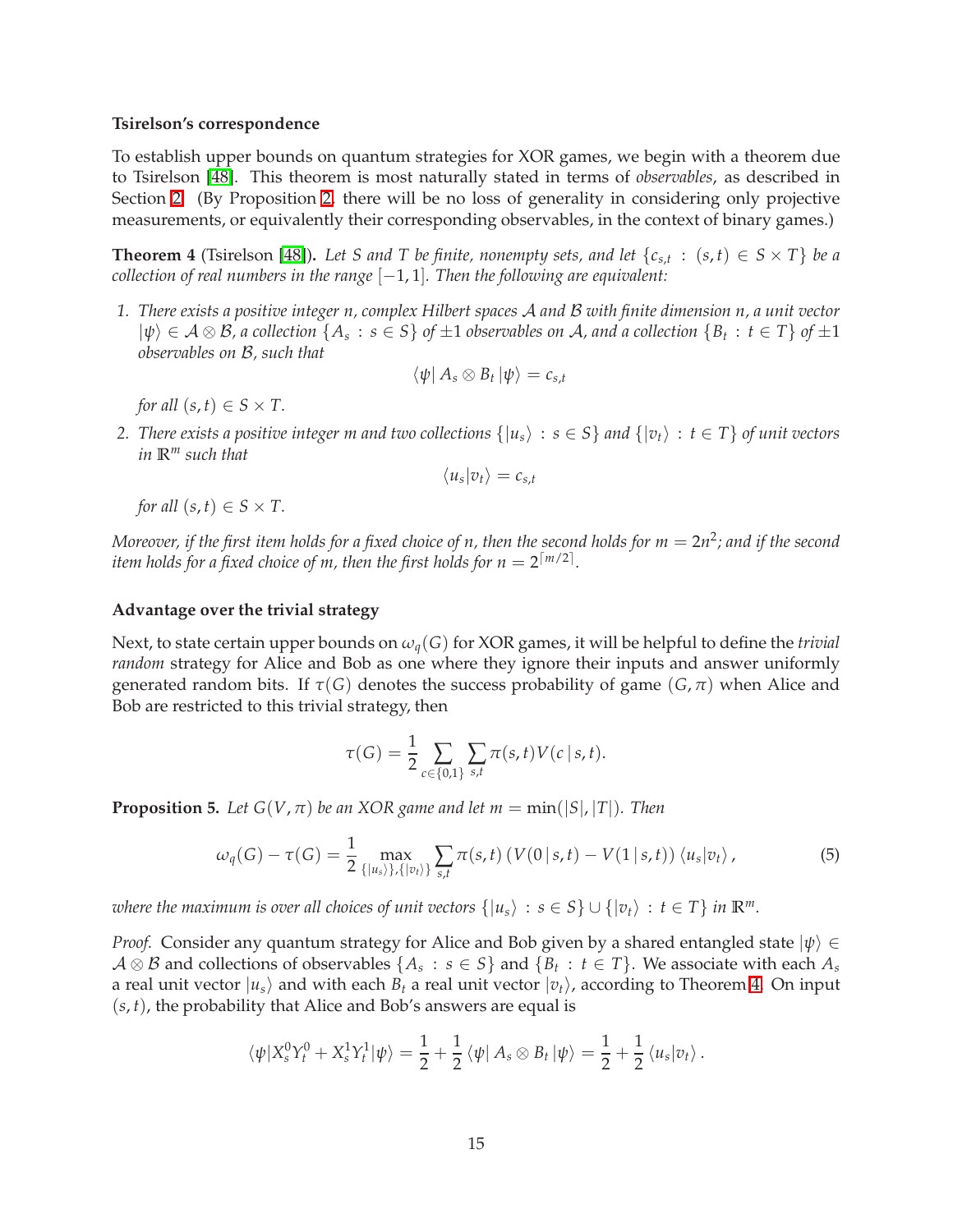It follows that their answers are not equal with probability  $(1 - \langle u_s | v_t \rangle)$  /2. Hence the probability that Alice and Bob win using this strategy is

$$
\frac{1}{2}\sum_{s,t,c}\pi(s,t)V(c|s,t)+\frac{1}{2}\sum_{s,t}\pi(s,t)\left(V(0|s,t)-V(1|s,t)\right)\langle u_s|v_t\rangle
$$

Assuming the spaces A and B have dimension *n*, the vectors  $|u_s\rangle$  and  $|v_t\rangle$  are unit vectors in **R**2*n* 2 . Although the dimension *n* is *a priori* unbounded, the winning probability depends only on the inner products among the unit vectors  $\{|u_s\rangle : s \in S\}$  and  $\{|v_t\rangle : t \in T\}$ . We may therefore project onto the span of  $\{|u_s\rangle : s \in S\} \cup \{|v_t\rangle : t \in T\}$ , which is a space with dimension at most  $|S| + |T|$ . Indeed, it is sufficient to project the vectors  $\{|u_s\rangle : s \in S\}$  onto the span of the vectors  $\{|v_t\rangle : t \in T\}$  (or vice versa). The dimension of this space is at most  $m = \min(|S|, |T|)$ . Without loss of generality, let us assume  $|S| \leq |T|$ . Although the vectors  $\{|u_s\rangle : s \in S\}$  will not necessarily remain unit vectors after orthogonal projection, the maximum over all vectors  $\{|u_s\rangle \in \mathbb{R}^{|T|}: s \in S, ||u_s\rangle \|\leq 1\}$  is achieved by points on the boundary—unit vectors—and so it is sufficient to restrict to this case.

We now show this strategy can be realized as a quantum protocol. The maximization in  $(5)$  is over a compact set, so the maximum is achieved by some choice of vectors  $\{|u_s\rangle : s \in S\}$  and  $\{|v_t\rangle : t \in T\}$  in  $\mathbb{R}^m$ . Let  $|\psi\rangle$  be a maximally entangled state on  $\lceil m/2 \rceil$  qubits. By Theorem [4,](#page-14-0) there are observables  $\{A_s\}$  and  $\{B_t\}$  such that

$$
\langle \psi | A_s \otimes B_t | \psi \rangle = \langle u_s | v_t \rangle
$$

 $\Box$ 

for all  $s \in S$  and  $t \in T$ . Thus the strategy can be realized as a quantum strategy.

The maximization in Proposition [5](#page-14-2) can be cast as a semidefinite program, which can be approximated to within an additive error of  $\varepsilon$  in time polynomial in  $|S| + |T|$  and in  $log(1/\varepsilon)$ . (See Ref. [\[8\]](#page-21-5) for an introduction to semidefinite programming.)

It is trivial to write an expression similar to [\(5\)](#page-14-1) for the classical value of an XOR game, viz.,

$$
\omega_c(G) - \tau(G) = \frac{1}{2} \max_{a(s), b(t)} \sum_{s,t} \pi(s,t) (V(0 \mid s,t) - V(1 \mid s,t)) a(s) b(t),
$$

where the maximum is over functions  $a : S \to \{-1, +1\}$  and  $b : T \to \{-1, +1\}$ . This integer quadratic program is MAXSNP hard [\[1\]](#page-21-6). Unless  $P = NP$ , finding the quantum value of an XOR game is easier than finding the classical value.

#### **Upper bound for XOR games with weak classical strategies**

We now give two bounds for XOR games. We first consider the regime where the success probability of the best classical strategy is not much better than  $\tau(G)$ , the success probability of the trivial random strategy. In this case no quantum strategy can do significantly better. The bound will be expressed in terms of Grothendieck's constant [\[26\]](#page-23-12).

**Definition 6.** Grothendieck's constant  $K_G$  is the smallest number such that, for all integers  $N \geq 2$ and all  $N \times N$  real matrices  $M$ , if

$$
\left|\sum_{s,t} M(s,t)\,a_s b_t\right| \leq 1,
$$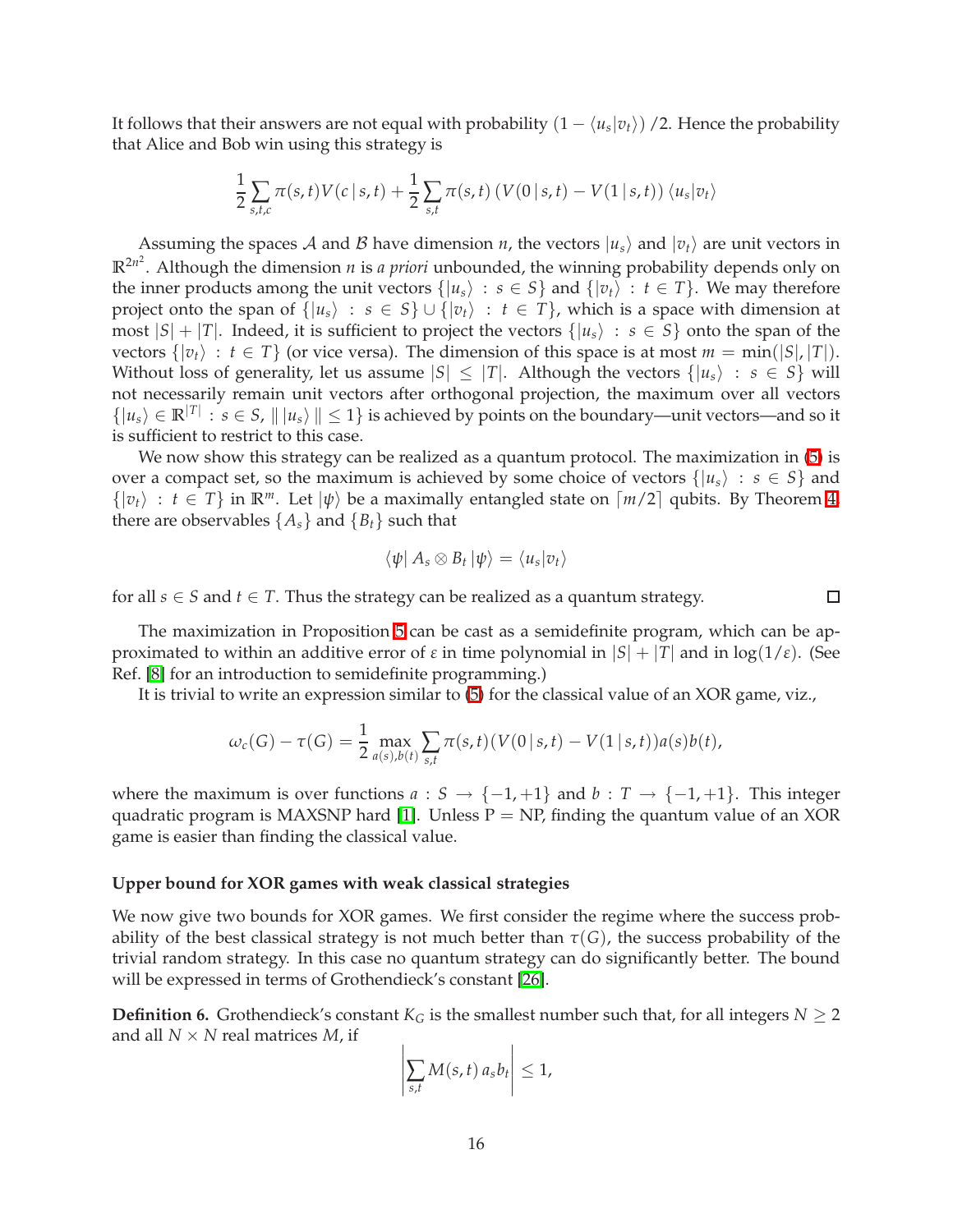for all numbers  $a_1, \ldots, a_N, b_1, \ldots, b_N$  in  $[-1, 1]$ , then

$$
\left|\sum_{s,t} M(s,t) \langle u_s | v_t \rangle \right| \leq K_G,
$$

for all unit vectors  $|u_1\rangle$ ,...,  $|u_N\rangle$ ,  $|v_1\rangle$ ,...,  $|v_N\rangle$  in  $\mathbb{R}^n$  (for any choice of *n*).

(See also [\[20\]](#page-22-12).) Grothendieck's constant is known to satisfy

$$
1.6769 \le K_G \le \frac{\pi}{2 \log \left(1 + \sqrt{2}\right)} \approx 1.7822,
$$

but the exact value is not known. The upper bound is due to Krivine [\[38\]](#page-23-13) (who conjectures it is the exact value), and the lower bound is due to Davie [\[16\]](#page-22-13) and, independently, Reeds [\[46\]](#page-24-7) (see also [\[21\]](#page-22-14)).

**Theorem 7.** *Let G be an XOR game. Then*

$$
\omega_q(G)-\tau(G)\leq K_G\left[\omega_c(G)-\tau(G)\right].
$$

*Proof.* Suppose, without loss of generality, that  $|S| = |T|$ , and let  $N = |S| = |T|$ . Define an  $N \times N$ matrix *M* by

$$
M(s,t) = \frac{1}{2 [\omega_c(G) - \tau(G)]} \pi(s,t) [V(0|s,t) - V(1|s,t)].
$$

It follows that

$$
\left|\sum_{s,t} M(s,t)\,a_s b_t\right| \leq 1
$$

for all numbers  $a_1, \ldots, a_n, b_1, \ldots, b_n$  in  $[-1, 1]$ . By Proposition [5,](#page-14-2) we have

$$
\omega_q(G) - \tau(G) = [\omega_c(G) - \tau(G)] \max_{\{|u_s\rangle\}, \{|v_t\rangle\}} M(s, t) \langle u_s|v_t\rangle \leq K_G [\omega_c(G) - \tau(G)],
$$

which establishes the result.

For the CHSH game, we have  $\tau(G) = 1/2$  and

$$
\omega_q(G) - \tau(G) = \sqrt{2} \left[ \omega_c(G) - \tau(G) \right].
$$

Games for which the ratio of  $\omega_q(G) - \tau(G)$  to  $\omega_c(G) - \tau(G)$  is greater than  $\sqrt{2}$  can be constructed from the results in Ref. [\[21\]](#page-22-14). In particular, the smallest known game for which this ratio is larger than  $\sqrt{2}$  has  $|S| = |T| = 20$ .

# **Upper bound for XOR games with strong classical strategies**

We now consider the regime where a classical strategy performs well, but not perfectly. For the Odd Cycle game of Section [3.2,](#page-5-0) we obtained

$$
\omega_c(G) = 1 - \frac{1}{2n}
$$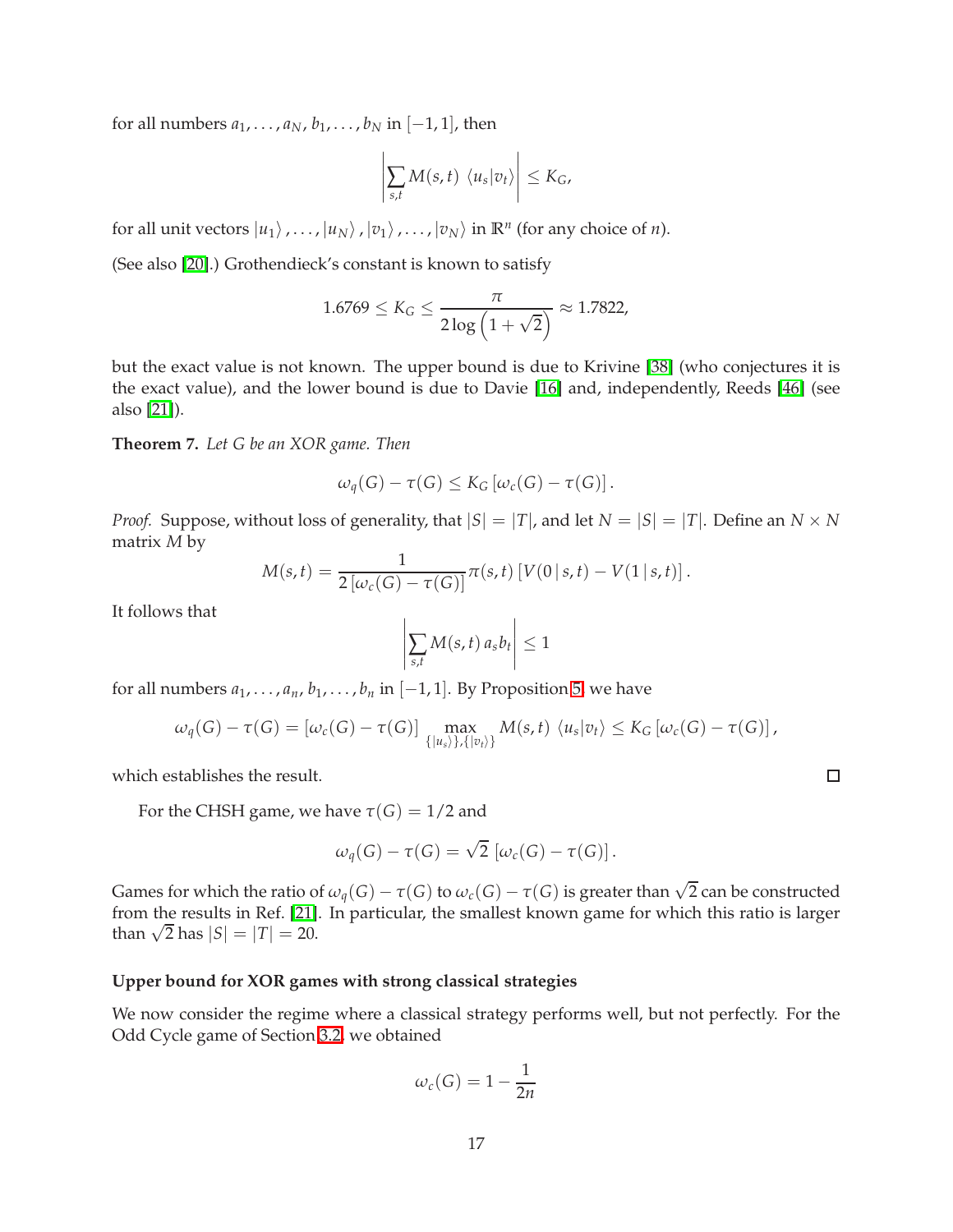and

$$
\omega_q(G) \ge \cos^2(\pi/4n) \ge 1 - (\pi/4n)^2;
$$

the quantum strategy is quadratically better than the classical one in terms of its failure probability. In fact such a quadratic improvement is all that is possible for XOR games, as will be shown shortly in Theorem [8.](#page-17-0)

In order to state and prove Theorem [8,](#page-17-0) we first define a function  $g : [0,1] \rightarrow [0,1]$  and two constants,  $\gamma_1$  and  $\gamma_2$ . The function *g* has the property that it is minimal subject to being concave and bounded below by  $\sin^2(\frac{\pi}{2})$  $\frac{\pi}{2}$ *x*). To determine *g*, consider the unique linear mapping  $h(x) = \gamma_1 x$ such that *h* is the tangent line to  $\sin^2(\frac{\pi}{2})$  $\frac{\pi}{2}x$ ) at some point  $0 < \gamma_2 < 1$ . It is straightforward to show that  $g(x) = h(x)$  for  $x \leq \gamma_2$  and  $g(x) = \sin^2(\frac{\pi}{2})$  $\frac{\pi}{2}$ *x*) for *x* > *γ*<sub>2</sub>. To determine the constants *γ*<sub>1</sub> and  $\gamma_2$ , note that the condition on *h* and the fact that  $\frac{d}{dx}$  sin<sup>2</sup> $(\frac{\pi}{2})$  $(\frac{\pi}{2}x) = \frac{\pi}{2}\sin(\pi x)$  imply that

$$
\frac{\pi}{2}\sin(\pi\gamma_2) = \frac{\sin^2(\frac{\pi}{2}\gamma_2)}{\gamma_2} = \gamma_1.
$$
\n(6)

<span id="page-17-0"></span>**Theorem 8.** Let G be an XOR game with classical value  $\omega_c(G)$ . Then  $\omega_q(G) \leq g(\omega_c(G))$ , where g is as *defined above, i.e.,*

$$
\omega_q(G) \leq \begin{cases} \gamma_1 \omega_c(G) & \text{if } \omega_c(G) \leq \gamma_2 \\ \sin^2\left(\frac{\pi}{2} \omega_c(G)\right) & \text{if } \omega_c(G) > \gamma_2, \end{cases} \tag{7}
$$

*where*  $\gamma_1 \approx 1.1382$  *and*  $\gamma_2 \approx 0.74202$  *are as defined above.* 

*Proof.* Consider an optimal quantum strategy and let

$$
\{|u_s\rangle\,:\,s\in S\},\,\{|v_t\rangle\,:\,t\in T\}\subset\mathbb{R}^m
$$

be the unit vectors associated with it, according to Proposition [5.](#page-14-2) We use these vectors to define the following classical strategy:

- 1. Alice and Bob share a unit vector  $|\lambda\rangle \in \mathbb{R}^m$ , chosen uniformly at random.
- 2. When asked question *s*, Alice answers  $a' = \left[1 + \text{sign}(\langle \lambda | u_s \rangle) \right]$  /2.
- 3. When asked question *t*, Bob answers  $b' = \left[1 + \text{sign}(\langle \lambda | v_t \rangle) \right] / 2$ .

Here the sign function is defined by  $sign(x) = +1$  if  $x \ge 0$  and  $-1$  otherwise.

Let us calculate the probability that  $a' \oplus b' = 1$ . Introduce an azimuthal coordinate  $\phi$  for  $|\lambda\rangle$ in the plane spanned by  $|u_s\rangle$  and  $|v_t\rangle$ , such that  $|u_s\rangle$  has coordinate  $\phi = 0$  and  $|v_t\rangle$  has coordinate  $\phi = \theta_{st} \equiv \cos^{-1}\langle u_s | v_t \rangle \in [0, \pi]$ . Then  $\text{sign}(\langle u_s | \lambda \rangle) = 1$  for  $\phi \in [-\pi/2, \pi/2]$  and -1 otherwise, while  $\text{sign}(\langle v_t | \lambda \rangle) = 1$  for  $\phi \in [\theta_{st} - \pi/2, \theta_{st} + \pi/2]$  and  $-1$  otherwise. Because  $|\lambda\rangle$  is distributed uniformly in  $\mathbb{R}^m$ ,  $\phi$  is distributed uniformly in [0,2 $\pi$ ). The probability that  $a \oplus b = 1$  is then proportional to the measure of the subset of  $[0, 2\pi)$  on which sign $(\langle u_s | \lambda \rangle) = -$  sign $(\langle v_t | \lambda \rangle)$ . In particular,  $a' \neq b'$  when

$$
\phi\in[-\pi/2,\theta_{st}-\pi/2)\cup[\pi/2,\theta_{st}+\pi/2).
$$

Therefore, on input (*s*, *t*),

$$
\Pr[a' \oplus b' = 1] = \frac{1}{\pi} \theta_{st}.
$$
\n<sup>(8)</sup>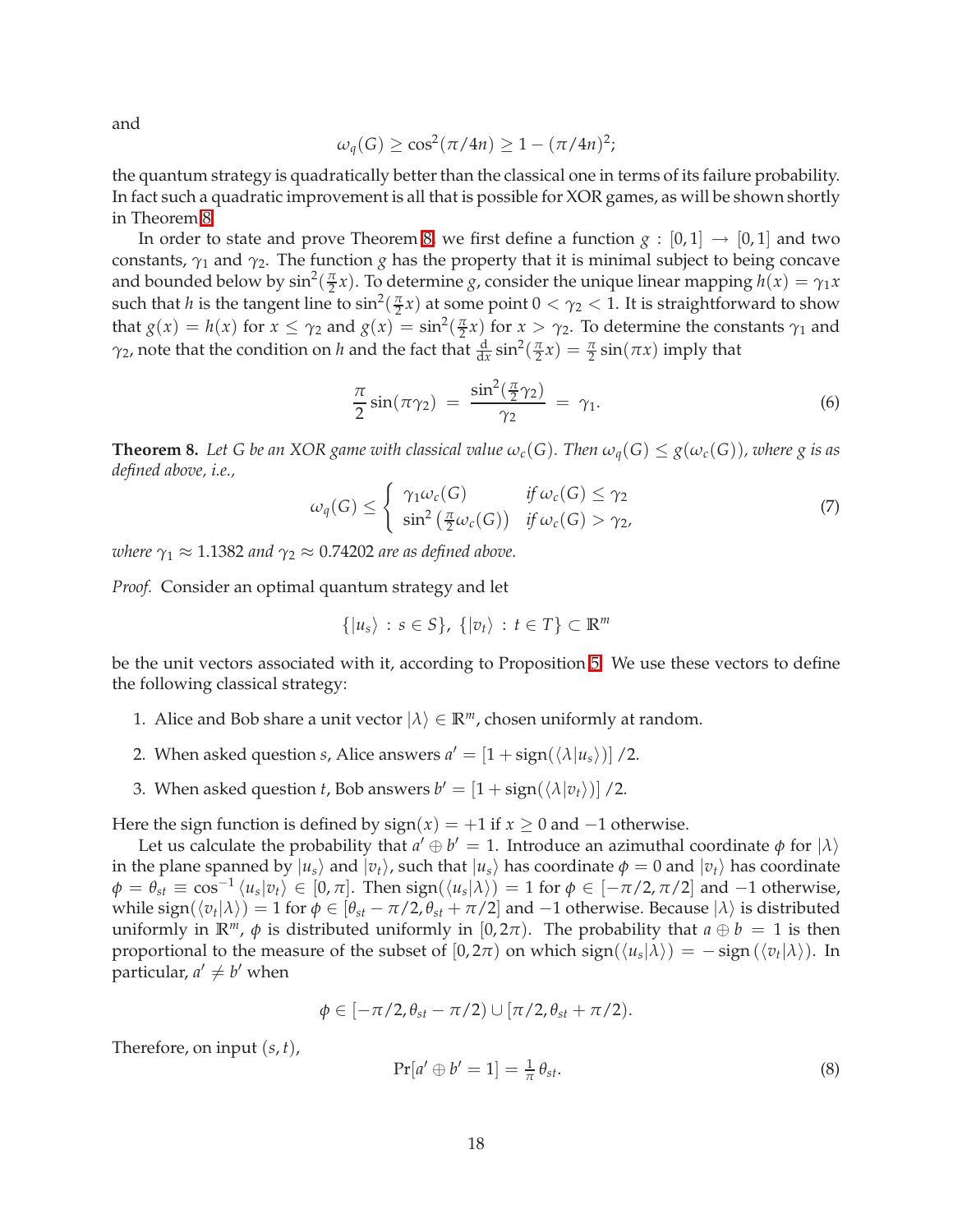Using the quantum strategy, the probability that  $a \oplus b = 1$  is given by

$$
Pr[a \oplus b = 1] = \frac{1}{2} (1 - \langle u_s | v_t \rangle) = \sin^2 \left( \frac{1}{2} \theta_{st} \right),
$$

so that

$$
Pr[a \oplus b = 1] = \sin^2\left(\frac{\pi}{2} Pr[a' \oplus b' = 1]\right) \leq g(Pr[a' \oplus b' = 1]).
$$

Similarly, it can be shown that

$$
Pr[a \oplus b = 0] = \sin^2(\frac{\pi}{2} Pr[a' \oplus b' = 0]) \leq g (Pr[a' \oplus b' = 0]).
$$

For each  $(s, t) \in S \times T$ , let  $\varphi_c(s, t)$  and  $\varphi_q(s, t)$  be the probabilities of winning the game when using the classical and quantum strategies, respectively, given that question (*s*, *t*) was asked. From the above, together with the concavity of *g*, it follows that  $\omega_q(s,t) \leq g(\omega_c(s,t))$ . The overall probability of winning using the quantum strategy is

$$
\sum_{s,t}\pi(s,t)\varpi_q(s,t)\leq \sum_{s,t}\pi(s,t)g(\varpi_c(s,t))\leq g\left(\sum_{s,t}\pi(s,t)\varpi_c(s,t)\right)\leq g(\omega_c(G)),
$$

where we have again used the fact that *g* is concave.

We emphasize that our means of defining the classical strategy in the above proof is not original; indeed we can trace the technique back to Grothendieck, who used it to establish the first upper bound on the constant that bears his name [\[26\]](#page-23-12). More recently, Goemans and Williamson used the same idea to derive randomized approximation algorithms for MAX-CUT and related problems [\[25\]](#page-22-15).

<span id="page-18-0"></span>One consequence of Theorem [8](#page-17-0) is that the quantum strategy for the Odd Cycle game given in Section [3.2](#page-5-0) is optimal.

**Corollary 9.** *For G being the Odd Cycle game, we have*  $\omega_q(G) = \cos^2(\pi/4n)$ *.* 

### **5.4 Bounds on entanglement for XOR games**

The final results we prove concern the *amount* of entanglement needed for Alice and Bob to play a given game optimally. With respect to this question, our results are restricted to XOR games. The following theorem follows immediately from the results of Section [5.3.](#page-13-1)

**Theorem 10.** Let G be an XOR game and let  $m = min(|S|, |T|)$ . There exists an optimal strategy for *Alice and Bob for G in which they share a maximally-entangled state on*  $\lceil m/2 \rceil$  *qubits.* 

Unfortunately, even in this restricted setting of XOR games, the bound on the amount of entanglement provided by this theorem is still huge—the number of qubits shared by Alice and Bob is exponential in the sizes of their inputs.

However, if we are willing to settle for a slightly sub-optimal strategy, a polynomial number of shared qubits suffices. This fact follows from the Johnson-Lindenstrauss lemma [\[30\]](#page-23-14), which we now state, following Ref. [\[15\]](#page-22-16).

**Lemma 11** (Johnson-Lindenstrauss). For  $\varepsilon \in (0,1)$  and n a positive integer, let K be a positive integer *such that*

$$
K \ge 4\left(\varepsilon^2/2 - \varepsilon^3/3\right)^{-1}\log n.
$$

*Then for any set V of n points in*  $\mathbb{R}^d$ , there is a mapping  $f : \mathbb{R}^d \to \mathbb{R}^K$  such that for all  $|u\rangle$  ,  $|v\rangle \in V$ ,

$$
(1-\varepsilon) \|\ket{u}-\ket{v}\|^2 \le \|f(\ket{u})-f(\ket{v})\|^2 \le (1+\varepsilon) \|\ket{u}-\ket{v}\|^2.
$$

 $\Box$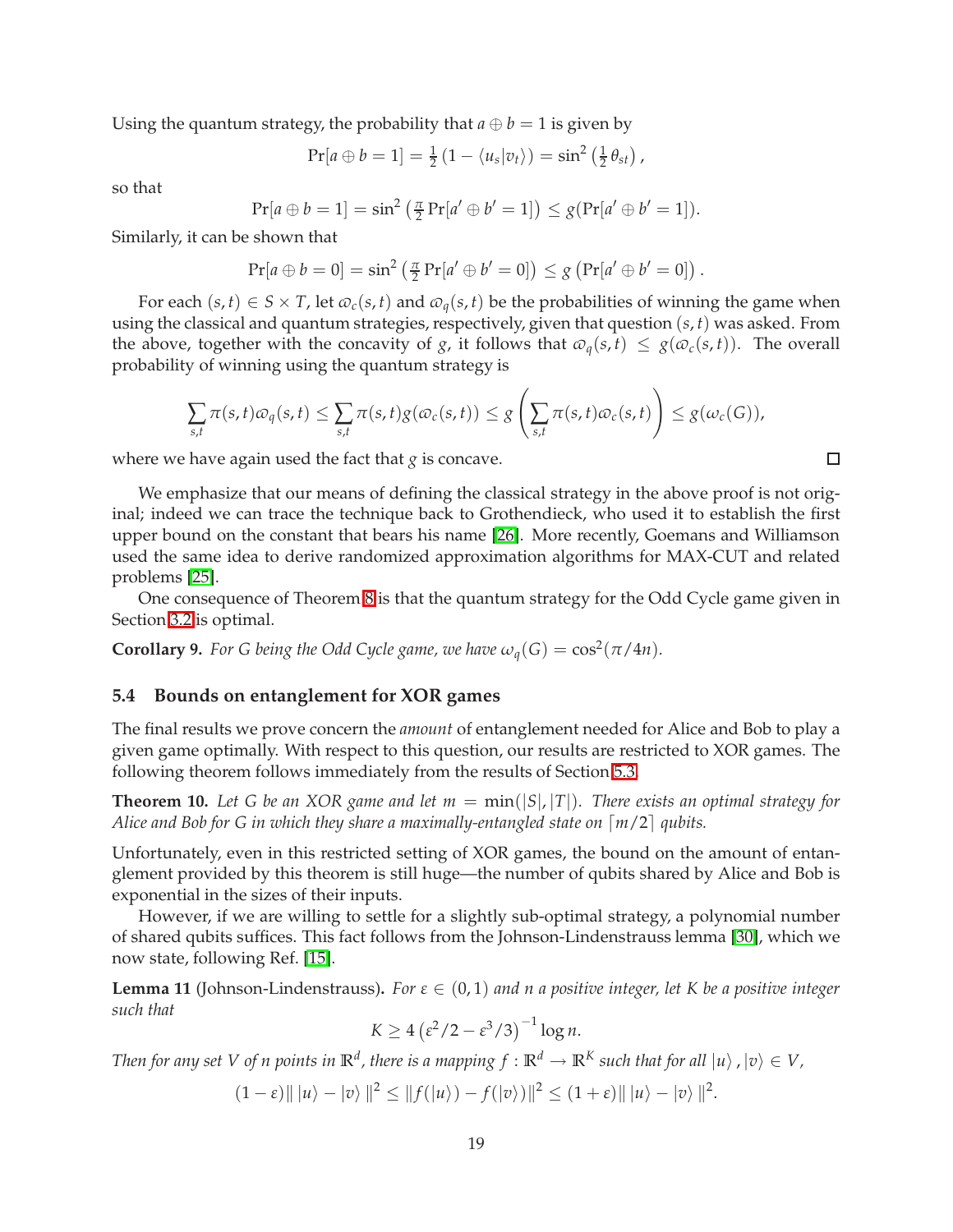**Theorem 12.** Let  $G = G(V, \pi)$  be an XOR game with quantum value  $\omega_q(G)$ . Let  $0 < \varepsilon < 1/10$ , and *suppose K is an even integer such that*

$$
K \ge 4(\varepsilon^2/2 - \varepsilon^3/3)^{-1} \log (|S| + |T| + 1).
$$

*Then, if Alice and Bob share a maximally entangled state on K*/2 *qubits, they can win with probability greater than*  $\omega_q(G) - \varepsilon$ *.* 

*Proof.* Let  $M = |S| + |T|$  and  $0 < \varepsilon < 1/10$ . Let  $\{|u_s\rangle : s \in S\}$  and  $\{|v_t\rangle : t \in T\}$  be the vectors associated with the optimal quantum strategy according to Proposition [5.](#page-14-2) Let *f* be the mapping obtained from the Johnson-Lindenstrauss Lemma to the *M* + 1 points

$$
\{|u_s\rangle : s \in S\}, \quad \{|v_t\rangle : t \in T\}, \quad \text{and} \quad 0.
$$

Set

$$
|u'_s\rangle = \frac{f(|u_s\rangle) - f(0)}{\|f(|u_s\rangle) - f(0)\|}
$$
 and  $|v'_t\rangle = \frac{f(|v_t\rangle) - f(0)}{\|f(|v_t\rangle) - f(0)\|}.$ 

for each *s*  $\in$  *S* and *t*  $\in$  *T*. Because  $\langle x|y \rangle = 1 - ||x - y||/2$  for real unit vectors *x* and *y*, we have

$$
\left| \langle u'_s | v'_t \rangle - \langle u_s | v_t \rangle \right| = \frac{1}{2} \left| \left| \left| u'_s \rangle - | v'_t \rangle \right| \right| - \left| \left| \left| u_s \rangle - | v_t \rangle \right| \right| \right|.
$$

A straightforward calculation based on the fact that

$$
\sqrt{1-\varepsilon} \le ||f(|u_s\rangle) - f(0)|| \le \sqrt{1+\varepsilon},
$$
  

$$
\sqrt{1-\varepsilon} \le ||f(|v_t\rangle) - f(0)|| \le \sqrt{1+\varepsilon},
$$

and

$$
\sqrt{1-\varepsilon}|| |u_s\rangle - |v_t\rangle || \le ||f(|u_s\rangle) - f(|v_t\rangle)|| \le \sqrt{1+\varepsilon}|| |u_s\rangle - |v_t\rangle||
$$

proves that

$$
\frac{1}{2}||||u'_{s}\rangle-|v'_{t}\rangle||-|||u_{s}\rangle-|v_{t}\rangle|||<2\varepsilon.
$$

We note that these vectors can be realized as a quantum strategy by Theorem [4.](#page-14-0) It follows that the difference in the probability of winning using this strategy instead of the optimal one is

$$
\frac{1}{2} \sum_{s,t} \pi(s,t) \left[ V(0 \mid s,t) - V(1 \mid s,t) \right] \left( \langle u_s | v_t \rangle - \langle u'_s | v'_t \rangle \right)
$$
  

$$
\leq \frac{1}{2} \sum_{s,t} \pi(s,t) \left| \langle u_s | v_t \rangle - \langle u'_s | v'_t \rangle \right| \leq \epsilon \sum_{s,t} \pi(s,t) = \epsilon.
$$

Hence Alice and Bob win using this strategy with probability greater than  $\omega_q(G) - \varepsilon$ .

Oded Regev has described to us an improved form of this theorem where *K* has no dependence on  $|S|$  and  $|T|$ .

 $\Box$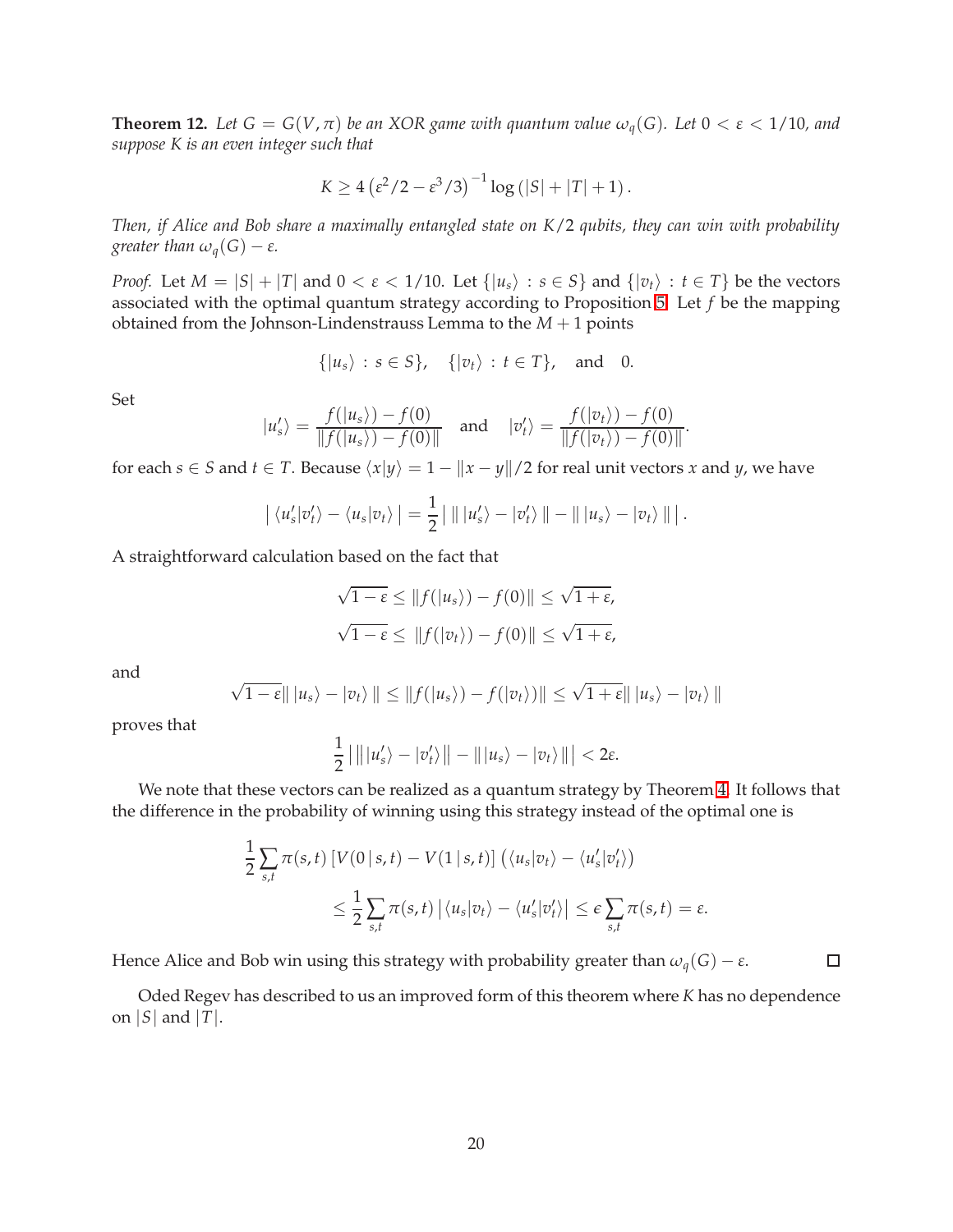### **5.5 Further connections with multi-prover interactive proof systems**

One motive for considering upper bounds on the quantum values of games in general is due to their connections with multi-prover interactive proof systems. For example, recall that the Odd Cycle game can be regarded as a simple proof system for the two-colorability of odd cycles—for which the correct response of the verifier is to reject. Although this is valid as a classical twoprover interactive proof system, if the quantum value of the game were one (or exponentially close to one) then it would not be valid as a quantum proof system. The upper bound on the value of the Odd Cycle game proved in this section (Corollary [9\)](#page-18-0) implies that it is a valid quantum proof system, and with a polynomial number of repetitions<sup>[2](#page-20-0)</sup>, the probability of the verifier incorrectly accepting can be made arbitrarily close to zero. For any one-round two-prover quantum interactive proof system, the soundness condition will correspond to a nontrivial upper bound of the quantum value of a nonlocality game. Therefore upper bounds are important tools for analyzing such proof systems.

Regarding upper bounds on entanglement required by an optimal quantum strategy, we note that results in [\[36\]](#page-23-11) imply that if a polynomial upper bound can be established then  $\text{MIP}^*[2] \subseteq$ NEXP. This indicates that upper bounds on entanglement are also relevant for analyzing such proof systems.

**Definition 13.** For  $0 \le s < c \le 1$ , let  $\bigoplus \text{MIP}_{c,s}[2]$  denote the class of all languages *L* recognized by classical two-prover interactive proof systems of the following form:

- They operate in one round, each prover sends a single bit in response to the verifier's question, and the verifier's decision is a function of the parity of those two bits.
- If  $x \notin L$  then, whatever strategy Alice and Bob follow, the Prover's acceptance probability is at most *s* (the *soundness* probability).
- If  $x \in L$  then there exists a strategy for Alice and Bob for which the Prover's acceptance probability is at least *c* (the *completeness* probability).

**Definition 14.** For  $0 \le s < c \le 1$ , let  $\oplus$ MIP<sup>\*</sup><sub>*c*,*s*</sub><sup>[2] denote the class corresponding to the previous</sup> definition, where all communication remains classical, but where the provers may share prior quantum entanglement.

The following result is implicit in the work of Håstad [\[27\]](#page-23-15), based on the application of methods described in [\[6\]](#page-21-7).

**Theorem 15.** For all  $\varepsilon \in (0, 1/16)$ , if  $s = 11/16 + \varepsilon$  and  $c = 12/16$  then  $\bigoplus \text{MIP}_{c,s}[2] = \text{NEXP}.$ 

*Sketch of Proof.* We refer the reader to [\[6,](#page-21-7) [27\]](#page-23-15) for all detailed information about probabilistically checkable proof systems (PCPs). Let PCP*c*,*<sup>s</sup>* [*r*, *k*] denote the class of languages recognized by PCPs that makes *k* queries on the basis of *r* random bits, and have completeness and soundness probabilities *c* and *s* respectively. That is, a verifier can query *k* bits of a purported proof, selected on the basis of *r* random bits, and makes a determination of language membership on the basis of those *k* values. A language *L* is in  $PCP_{c,s}[r, k]$  if: (a) for all  $x \in L$ , there exists a proof for which the verifier's acceptance probability is at least *c*; and (b) for all  $x \notin L$ , the verifier's acceptance never exceeds *s*. Håstad [\[27\]](#page-23-15) essentially shows that, for all  $\varepsilon > 0$ , if  $s = 11/16 + \varepsilon$ , and  $c = 12/16$  then

<span id="page-20-0"></span><sup>&</sup>lt;sup>2</sup>In the absence of a quantum analogue of Raz's Parallel Repetition Theorem [\[45\]](#page-24-0), the repetitions can be applied sequentially.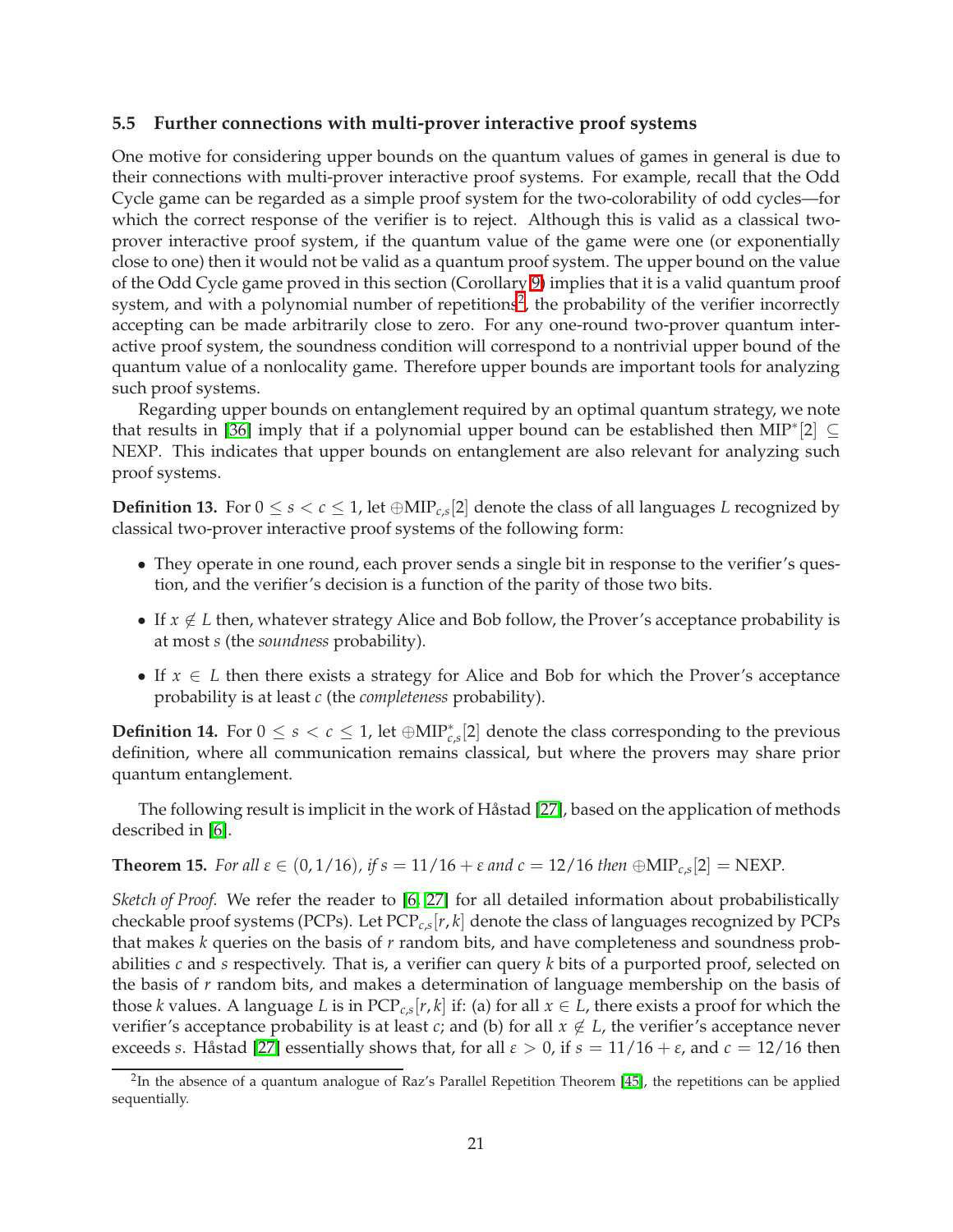PCP*c*,*<sup>s</sup>* [*O*(log *n*), 2] = NP using PCPs where the verifier's determination is based on the XOR of the two queried bits. This can be scaled up one exponential in *n* along the lines discussed in [\[6\]](#page-21-7) to yield  $\text{PCP}_{c,s}[n^{O(1)},2] = \text{NEXP}$  with the same XOR property. Moreover, the proof system has the feature that, if each possible pair of queries is taken as an edge of a graph then the resulting graph is bipartite. This means that the PCP can be converted into a two-prover interactive proof system with the same completeness and soundness probabilities (*c* and *s*) as follows. The verifier randomly chooses an edge, just as in the PCP, and sends one query to Alice and one to Bob, according to the bipartite structure of the graph.  $\Box$ 

An obvious question is: Do there exist *c* and *s* (with  $0 \le s < c \le 1$ ) such that  $\bigoplus \text{MIP}^*_{c,s}[2] =$ NEXP? The answer is that this cannot be the case unless  $EXP = NEXP$ , following from the discussion in Section [5.3.](#page-13-1)

**Corollary 16.** *For all s and c such that*  $0 \le s < c \le 1$ ,  $\oplus \text{MIP}^*_{c,s}[2] \subseteq \text{EXP}$ *.* 

# **Acknowledgments**

This work was primarily done while RC and JW were at the University of Calgary and BT was at the California Institute of Technology, and was partially supported by Canada's NSERC, MI-TACS, PIMS, and CIFAR; the U.S. National Science Foundation under Grant No. EIA-0086038; and Alberta's iCORE.

We would like to thank Andris Ambainis, Dave Bacon, Anne Broadbent, Andrew Doherty, Nicolas Gisin, David Mermin, Asher Peres, John Preskill, Oded Regev, Madhu Sudan, and Alain Tapp for helpful discussions, Steven Finch for providing us with copies of Refs. [\[16\]](#page-22-13) and [\[46\]](#page-24-7), and the anonymous referees for several helpful comments and corrections.

# <span id="page-21-6"></span>**References**

- [1] N. Alon and A. Naor. Approximating the cut-norm via Grothendieck's inequality. In *Proceedings of the Thirty-Sixth Annual ACM Symposium on Theory of Computing*, 2004.
- <span id="page-21-4"></span><span id="page-21-1"></span>[2] A. Ambainis. A new protocol and lower bounds for quantum coin flipping. In *Proceedings of the Thirty-Third Annual ACM Symposium on Theory of Computing*, pages 134–142, 2001.
- [3] P. K. Aravind. The magic squares and Bell's theorem. Manuscript, 2002. Available as arXiv.org e-Print quant-ph/0206070.
- <span id="page-21-3"></span>[4] L. Babai, L. Fortnow, and C. Lund. Non-deterministic exponential time has two-prover interactive protocols. *Computational Complexity*, 1(1):3–40, 1991.
- <span id="page-21-7"></span><span id="page-21-0"></span>[5] J. Bell. On the Einstein-Podolsky-Rosen paradox. *Physics*, 1(3):195–200, 1964.
- [6] M. Bellare, O. Goldreich, and M. Sudan. Free bits, PCPs, and non-approximability towards tight results. *SIAM Journal on Computing*, 27(3):804–915, 1998.
- <span id="page-21-2"></span>[7] M. Ben-Or, S. Goldwasser, J. Kilian, and A. Wigderson. Multi-prover interactive proofs: how to remove intractability assumptions. In *Proceedings of the 20th Annual ACM Symposium on Theory of Computing*, pages 113–131, 1988.
- <span id="page-21-5"></span>[8] S. Boyd and L. Vandenberghe. *Convex Optimization*. Cambridge University Press, 2004.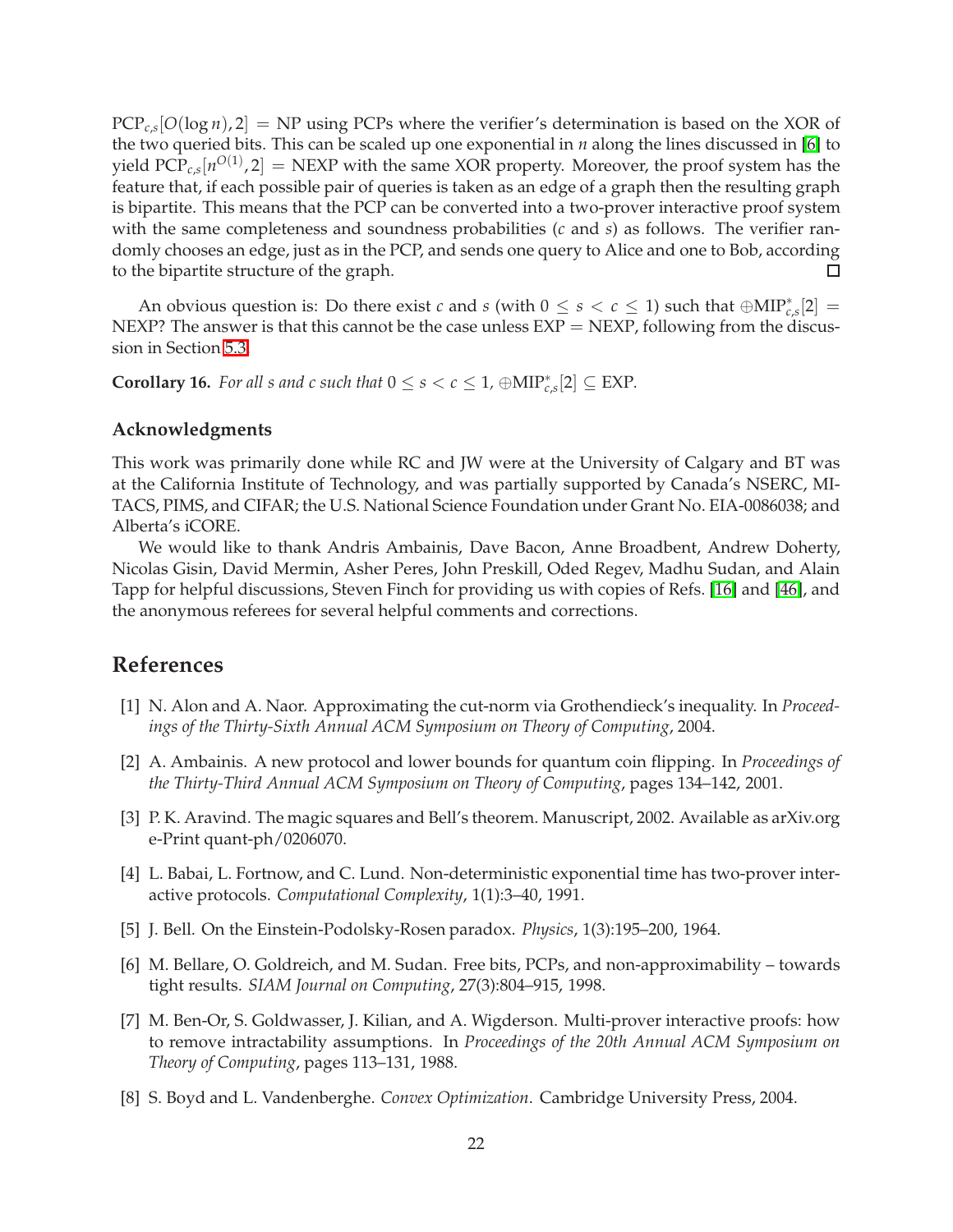- <span id="page-22-7"></span>[9] G. Brassard, R. Cleve, and A. Tapp. Cost of exactly simulating quantum entanglement with classical communication. *Physical Review Letters*, 83(9):1874–1877, 1999.
- <span id="page-22-8"></span><span id="page-22-4"></span>[10] S. Braunstein and C. Caves. Wringing out better Bell inequalities. *Annals of Physics*, 202:22–56, 1990.
- [11] H. Buhrman, R. Cleve, and A. Wigderson. Quantum vs. classical communication and computation. In *Proceedings of the Thirtieth Annual ACM Symposium on Theory of Computing*, pages 63–68, 1998.
- <span id="page-22-5"></span>[12] J. Cai, A. Condon, and R. Lipton. On bounded round multi-prover interactive proof systems. In *Proceedings of the Fifth Annual Conference on Structure in Complexity Theory*, pages 45–54, 1990.
- <span id="page-22-1"></span>[13] J. Cai, A. Condon, and R. Lipton. PSPACE is provable by two provers in one round. *Journal of Computer and System Sciences*, 48(1):183–193, 1994.
- <span id="page-22-3"></span>[14] J. F. Clauser, M. A. Horne, A. Shimony, and R. A. Holt. Proposed experiment to test local hidden-variable theories. *Physical Review Letters*, 23(15):880–884, 1969.
- <span id="page-22-16"></span>[15] S. Dasgupta and A. Gupta. An elementary proof of the Johnson-Lindenstrauss lemma. Technical Report TR-99-006, International Computer Science Institute, Berkeley, California, 1999.
- <span id="page-22-13"></span><span id="page-22-2"></span>[16] A. M. Davie. Lower bound for *KG*. Unpublished note, 1984.
- [17] A. Doherty, Y. Liang, B. Toner, and S. Wehner. The quantum moment problem and bounds on entangled multi-prover games. In *Proceedings of the 23rd Annual IEEE Conference on Computational Complexity*, pages 199–210, 2008.
- <span id="page-22-6"></span>[18] U. Feige. On the success probability of two provers in one-round proof systems. In *Proceedings of the Sixth Annual Conference on Structure in Complexity Theory*, pages 116–123, 1991.
- <span id="page-22-0"></span>[19] U. Feige and L. Lovász. Two-prover one-round proof systems: their power and their problems. In *Proceedings of the Twenty-Fourth Annual ACM Symposium on Theory of Computing*, pages 733–744, 1992.
- <span id="page-22-14"></span><span id="page-22-12"></span>[20] S. R. Finch. *Mathematical Constants*. Cambridge University Press, 2003.
- <span id="page-22-11"></span>[21] P. Fishburn and J. Reeds. Bell inequalities, Grothendieck's constant, and root two. *SIAM Journal on Discrete Mathematics*, 7:48–56, 1994.
- [22] L. Fortnow, J. Rompel, and M. Sipser. On the power of multi-prover interactive protocols. *Theoretical Computer Science*, 134:545–557, 1994.
- <span id="page-22-9"></span>[23] P. Frankl and V. Rodl. Forbidden intersections. *Transactions of the American Mathematical Society*, 300(1):259–286, 1987.
- <span id="page-22-10"></span>[24] V. Galliard, A. Tapp, and S. Wolf. The impossibility of pseudo-telepathy without quantum entanglement. Available as arXiv.org e-Print quant-ph/0211011, 2002.
- <span id="page-22-15"></span>[25] M. X. Goemans and D. P. Williamson. Improved approximation algorithms for maximum cut and satisfiability problems using semidefinite programming. *Journal of the ACM*, 42:1115– 1145, 1995.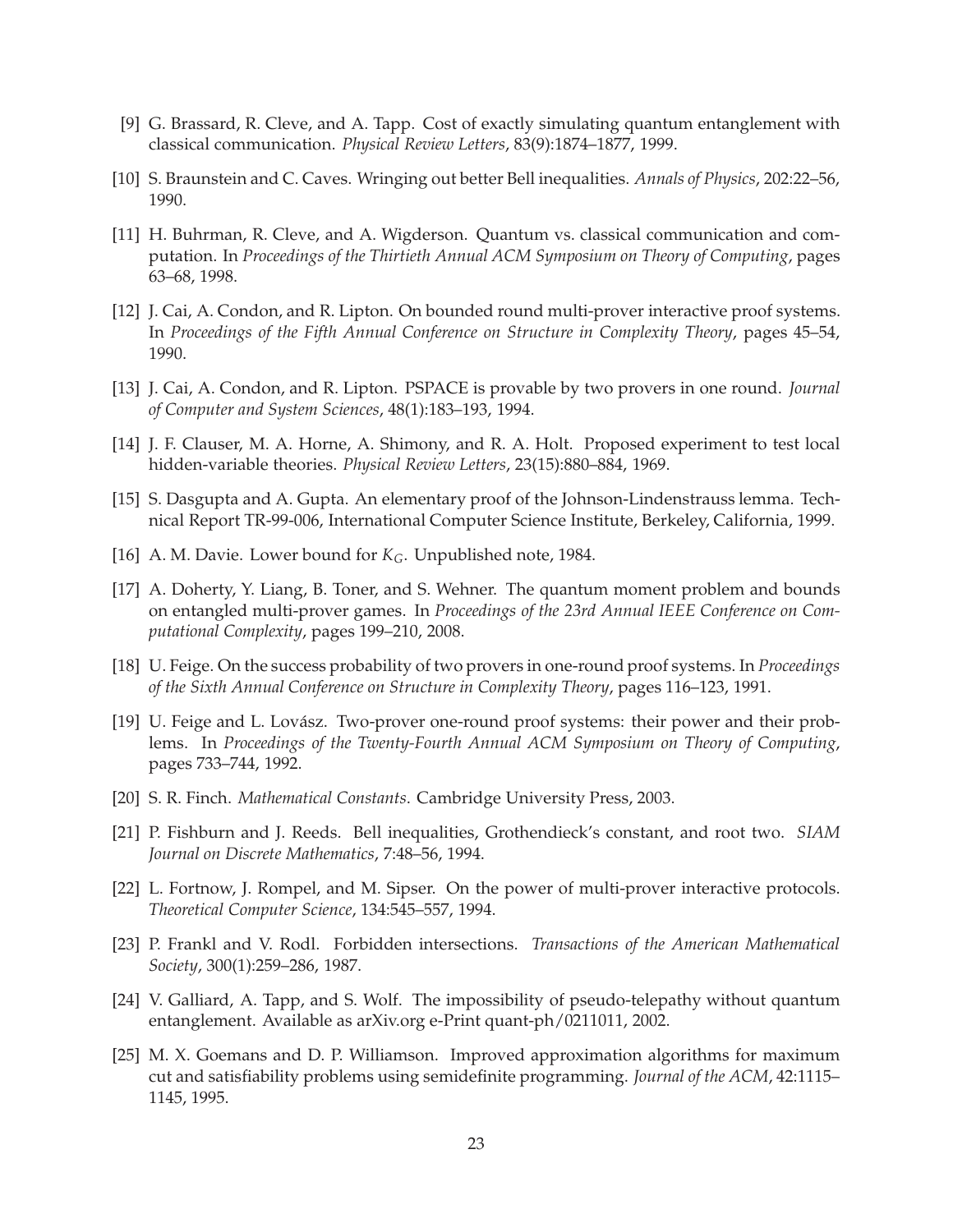- <span id="page-23-15"></span><span id="page-23-12"></span>[26] A. Grothendieck. R´esum´e de la th´eorie m´etrique des produits tensoriels topologiques. *Boletim Da Sociedade de Matem´atica de S˜ao Paulo*, 8:1–79, 1953.
- <span id="page-23-9"></span>[27] J. Håstad. Some optimal inapproximability results. *Journal of the ACM*, 48(4):798–859, 2001.
- <span id="page-23-0"></span>[28] P. Heywood and M. L. G. Redhead. Nonlocality and the Kochen-Specker paradox. *Foundations of Physics*, 13:481–499, 1983.
- [29] T. Ito, H. Kobayashi, D. Preda, X. Sun, and A. Yao. Generalized Tsirelson inequalities, commuting-operator provers, and multi-prover interactive proof systems. In *Proceedings of the 2008 IEEE 23rd Annual Conference on Computational Complexity*, pages 187–198, 2008.
- <span id="page-23-14"></span><span id="page-23-4"></span>[30] W. Johnson and J. Lindenstrauss. Extensions of Lipschitz maps into a Hilbert space. *Contemporary Mathematics*, 26:189–206, 1984.
- [31] P. Kaye, R. Laflamme, and M. Mosca. *An Introduction to Quantum Computing*. Oxford University Press, 2007.
- <span id="page-23-1"></span>[32] J. Kempe, H. Kobayashi, K. Matsumoto, B. Toner, and T. Vidick. Entangled games are hard to approximate. In *Proceedings of the 49th Annual IEEE Symposium on Foundations of Computer Science*, 2008.
- <span id="page-23-2"></span>[33] J. Kempe, O. Regev, and B. Toner. Unique games with entangled provers are easy. In *Proceedings of the 2008 49th Annual IEEE Symposium on Foundations of Computer Science*, pages 457–466, 2008.
- <span id="page-23-6"></span>[34] L. A. Khalfin and B. S. (Tsirelson) Tsirel'son. Quantum and quasi-classical analogs of Bell inequalities. In P. Lahti and P. Mittelstaedt, editors, *Symposium on the Foundations of Modern Physics*, pages 441–460. World Scientific, 1985.
- <span id="page-23-3"></span>[35] A. Kitaev, A. Shen, and M. Vyalyi. *Classical and Quantum Computation*, volume 47 of *Graduate Studies in Mathematics*. American Mathematical Society, 2002.
- <span id="page-23-11"></span>[36] H. Kobayashi and K. Matsumoto. Quantum multi-prover interactive proof systems with limited prior entanglement. *Journal of Computer and System Sciences*, 66(3), 2003.
- <span id="page-23-13"></span><span id="page-23-8"></span>[37] S. Kochen and E. P. Specker. The problem of hidden variables in quantum mechanics. *Journal of Mathematics and Mechanics*, 17:59–87, 1967.
- <span id="page-23-10"></span>[38] J. L. Krivine. Constantes de Grothendieck et fonctions de type positif sur les sphères. *Advances in Mathematics*, 31:16–30, 1979.
- [39] D. Lapidot and A. Shamir. Fully parallelized multi prover protocols for NEXP-time. In *Proceedings of the 32nd Annual IEEE Symposium on Foundations of Computer Science*, pages 13–18, 1991.
- <span id="page-23-5"></span>[40] D. Leung, B. Toner, and J. Watrous. Coherent state exchange in multi-prover quantum interactive proof systems. Available as arXiv.org e-Print 0804.4118, 2008.
- <span id="page-23-7"></span>[41] N. D. Mermin. Simple unified form for no-hidden variables theorems. *Physical Review Letters*, 65(27):3373–3376, 1990.